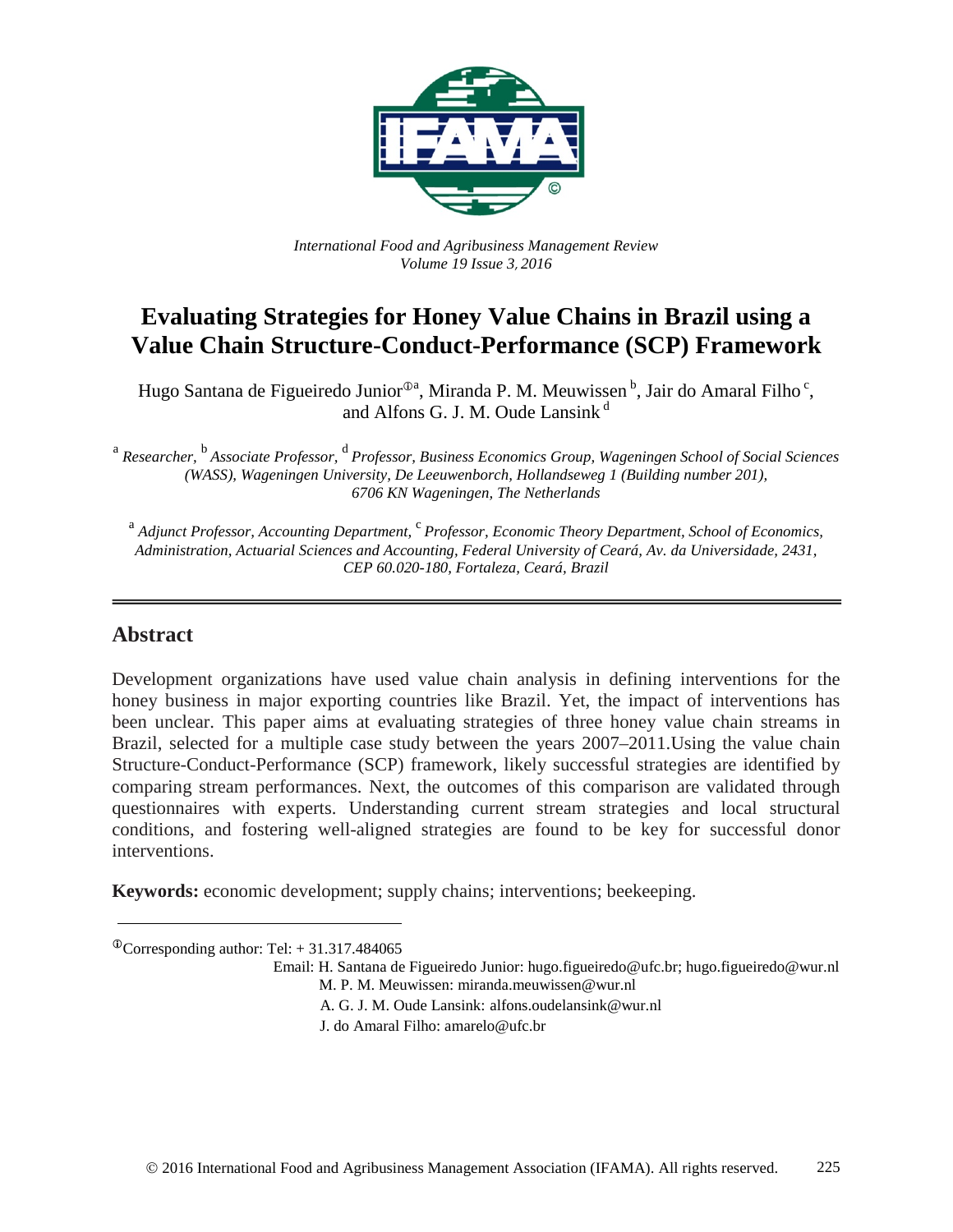# **Introduction**

Bees are important pollination agents for many commercial crops. In addition, economic sectors like processed food, food services, and pharmaceuticals use apiculture products as input. Recently, this intertwined relation became more explicit in Europe and the United States with the puzzle of disappearing bees (Tapparo et al. 2012; Henry et al. 2012). More fundamental problems in apiculture, however, are commonly found in countries that are major producers and exporters of honey: weak market linkages, low pricing transparency, inadequate labor skills, limited access to credit, and inability to perform quality requirement tests (Bradbear 2009).

In order to address these problems, several development agencies have employed the value chain perspective in defining their interventions (Anand and Sisay 2011; Reji 2013). However, often the outcomes of these interventions are not clear in terms of their contributions to competitiveness improvement and poverty reduction. This is because many interventions miss connections among their strategies and expected outcomes, fail to realize limitations in the environment in which they take place, or use evaluation periods shorter than the time required for the results to materialize (Brusky and Monteiro 2008; Horton et al. 2010; Demont and Rizzotto 2012; Fernandez-Stark and Bamber 2012). Additionally, intervention evaluations do not usually rely on causal relations, on a mix of qualitative and quantitative approaches, and on the inclusion of comparative case studies (Ton 2012), and are frequently not well documented (Kidoido and Child 2014). Impact evaluation is also compromised by the introduction of new policies and changes in the management of the government organizations that undertake the intervention, or by the absence of a sound monitoring system for the program (Cuny Garloch 2012).

The shortcomings of the evaluation of interventions also apply to the honey value chain interventions carried out in the northeast of Brazil. There, national, state governments and nongovernmental organizations (NGOs) have been investing in the honey value chain, so far with unclear outcomes. Those interventions are usually made on a segment of the honey value chain located in specific territories. Herein, a segment of a value chain located in a territory is defined as a value chain stream. Against this background, the main objective of this paper is to identify likely successful strategies employed by three honey value chain streams in Brazil, including the ones supported by interventions. The three cases investigated – Limoeiro do Norte, Picos, and Santana do Cariri – all received support from government and NGOs. The methodology employed in this paper to identify successful stream strategies addresses the aforementioned shortcomings of the evaluation of value chain interventions.

The remainder of this paper is organized as follows. Section 2 describes the methodology: the choice of the strategy framework to identify and evaluate value chain strategies, the selection of the value chain stream cases, the selection of the framework indicators for inter-case comparison, and the evaluation process. The evaluation of the streams' strategies itself is conducted using the value chain Structure-Conduct-Performance (SCP) framework in Section 3, and the discussion of the results and policy conclusions follow in Section 4.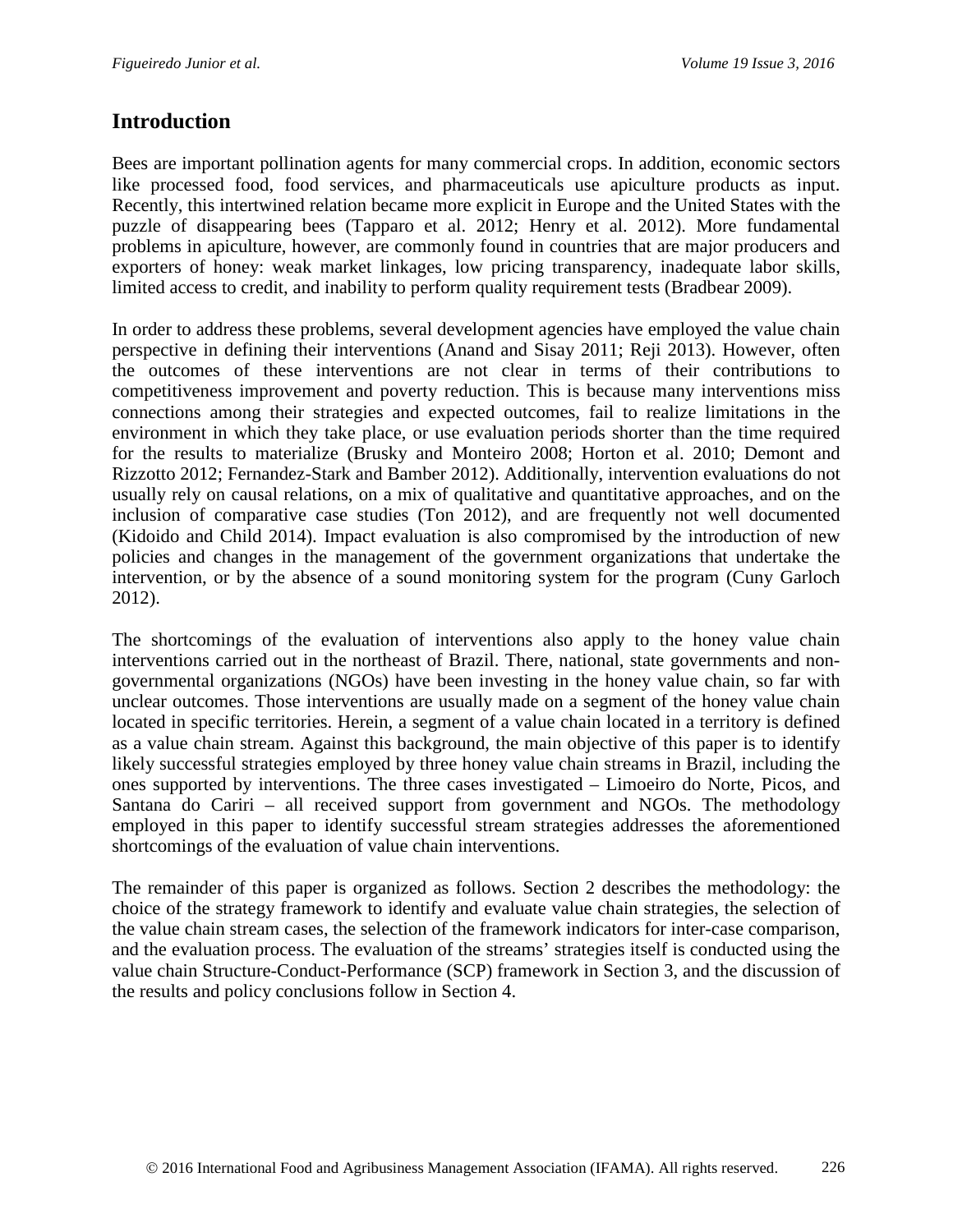# **Methodology**

### *Strategy Identification and Evaluation Framework*

This paper used the value chain SCP framework (Figueiredo Junior et al. 2014) developed specifically to devise and evaluate strategies (conducts) for value chains through an integrated assessment of structure, conduct, and performance. This value chain SCP framework extends the dynamic SCP framework (Bain 1951; Bresnahan 1989; Scherer and Ross 1990; Lee 2007), used more recently by managers to conceive strategies for firms (Copeland et al. 2000; Stuckey 2008). This framework not only recognizes direct interactions but also feedbacks among structure, conduct and performance, and accounts for the occurrence of shocks, i.e. significant events that can alter the way those interactions take place. The value chain stream is the unit of analysis, and the categories of the framework are groups of related indicators describing a relevant dimension of structure, conduct and performance. For structure, there are categories related to market forces, and categories related to the enabling environment. For conduct, there are categories related to business process decisions, and categories related to organizational decisions. And for performance, there are categories related to the operations of a stream, and categories related to the contribution of that stream to local development. The performance categories related to the stream operations can be associated to the competitiveness of the stream, while the performance categories related to development can be associated to poverty alleviation (Figure 1).



**Figure 1**. Value chain SCP framework and its categories **Source.** Figueiredo Junior et al. (2014).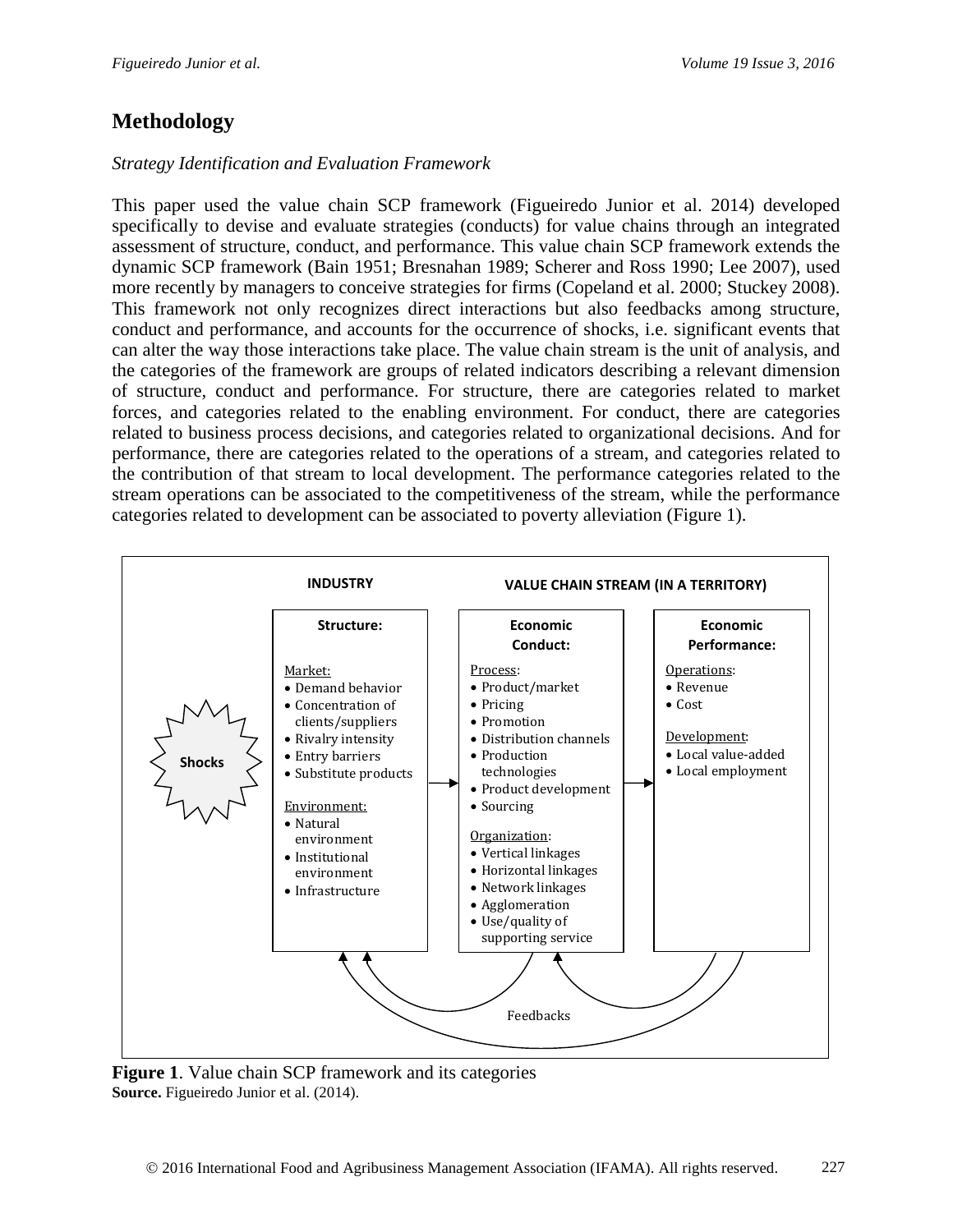The value chain SCP nests the Five-forces framework (Porter 1980, 1990), and is compatible with the resource-based view of firms (Barney 2001). The value chain SCP framework also takes into account the concepts of governance and value distribution from global value chain (GVC) theory (Gereffi and Korzeniewicz 1994; Humphrey and Schmitz 2002) in its conduct categories. Moreover, the framework incorporates, from Global Production Network (GPN) theory (Coe et al. 2008; Coe and Hess 2011), the concept of territorial embeddedness in its unit of analysis and in its structural categories, and the notion of competing geographies in its unit of analysis. By doing so, the value chain SCP framework combines the strengths (Parrilli et al. 2013) of two leading approaches, GVC and GPN, towards local and regional development. With its economic development perspective, the framework departs from the Supply Chain Management (SCM) literature, concentrated on performance of a local firm's supply chain (Lambert and Cooper 2000; Drost et al. 2008), but maintains SCM's orientation to performance.

### *Case Selection*

A multiple case study was conducted with competing streams of the honey value chain in Brazil with different business characteristics: two in Ceará State—one in and around the municipality of Limoeiro do Norte and the other in and around the municipality of Santana do Cariri – and one in Piauí State—in and around the municipality of Picos. Those three municipalities accounted for 3.3% of the Brazilian production and ranked in the top five among the more than 3,800 honey producing municipalities in the entire country in 2011 (IBGE 2012). The country itself was among the top ten world honey exporters in 2011 (FAO 2013). Each case is a value chain stream in a territory, consisting of a set of firms vertically and horizontally linked, with their own group of products, technology levels, supporting market services and other conduct characteristics, under a given business environment. The selected value chain streams also experienced distinct degrees of donor interventions. The reason to pick different streams of the same value chain is to allow for retrospective inter-case comparison (Yin 2009). Picking the streams in the same country reduces the complexity of the analysis as the number of relevant structural indicators goes down, and makes the data collection less costly.

Both primary and secondary sources were used according to the type of data required. Production by municipality was extracted from Brazilian official government registries. This information was used to support the identification and selection of the streams of the honey value chain. Information about the chains was also obtained through interviews with 45 stream stakeholders such as beekeepers, processors, traders and supporting services providers (Appendix, Table A1). The interviews took place between November 2012 and October 2013 in the locations of the streams and were undertaken using a semi-structured general interview schedule with mostly closed questions and some open questions. This schedule, by the stream, aimed at obtaining quantitative and qualitative information about the participants of each step of the value chain stream, about the interventions the stream went through, and about the value chain stream SCP categories and their indicators. Each interview focused on parts of the schedule which were more familiar to the interviewee and lasted between thirty minutes and two hours. Sometimes, the interviews were followed up by phone calls or e-mail exchanges, depending on the need for further clarification on the information initially provided by each interviewee. Data were gathered for the period from 2007 to 2011. Five years is considered to be a sufficiently long period to capture the effects of interactions within the value chain SCP framework.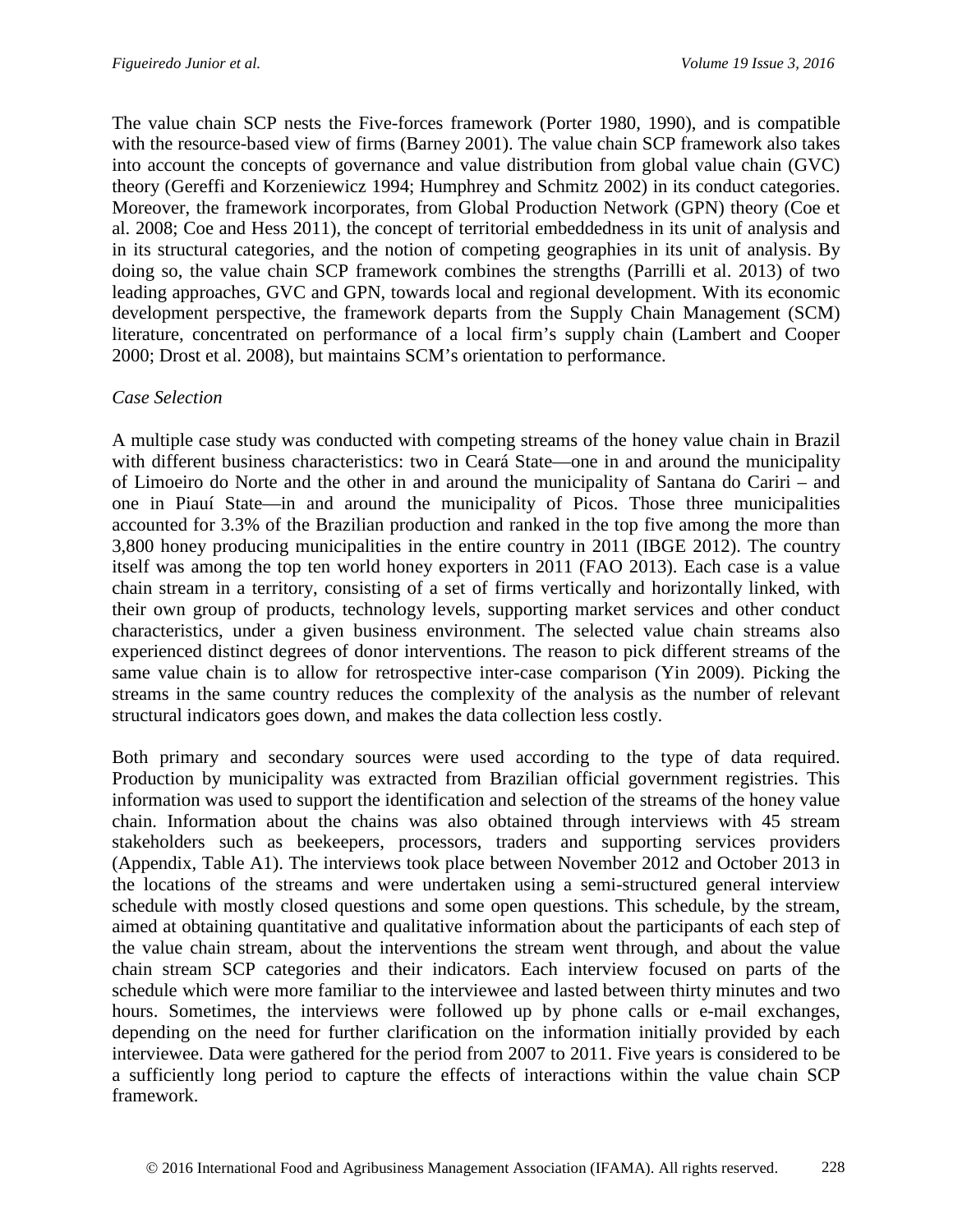In this research, the borders of the territory where the stream activities take place were defined by the administrative borders of the group of municipalities (Table 1) housing the participants of the stream. The selection of the municipalities to compose continuous stream territories (Figure 2) started from the main honey producing municipality. Next, its immediate neighbors in the same state were included. Furthermore, municipalities within the range covered by local service providers, as identified by the interviewees, were added to the territory. The final configuration of the stream territory was validated by stream representatives. The three resulting streams accounted for 11.2% of Brazilian honey production (IBGE 2012) and 10.2% of honey volume exports in 2011 (MDIC 2013).

|  |  | Table 1. Geographical composition of value chain streams |  |  |  |  |
|--|--|----------------------------------------------------------|--|--|--|--|
|--|--|----------------------------------------------------------|--|--|--|--|

| <b>Value Chain Stream</b> | <b>Geographical Composition</b>                                                                                                                                                                                                                                                                                                                                                                                                                                                                                                                                                                                           |
|---------------------------|---------------------------------------------------------------------------------------------------------------------------------------------------------------------------------------------------------------------------------------------------------------------------------------------------------------------------------------------------------------------------------------------------------------------------------------------------------------------------------------------------------------------------------------------------------------------------------------------------------------------------|
| Limoeiro do Norte         | - 7 municipalities, 8,214 km <sup>2</sup> , 261,037 inhabitants (2010): Alto Santo, Limoeiro do Norte,<br>Morada Nova, Quixeré, Russas, São João do Jaguaribe, Tabuleiro do Norte                                                                                                                                                                                                                                                                                                                                                                                                                                         |
| <b>Picos</b>              | - 34 municipalities, $15.784 \text{ km}^2$ , 294.017 inhabitants (2010): Alagoinha do Piauí, Alegrete<br>do Piauí, Aroeira do Itaim, Belém do Piauí, Bocaina, Caldeirão Grande, Campo Grande<br>do Piauí, D. Expedito Lopes, Francisco Macedo, Francisco Santos, Fronteiras,<br>Geminiano, Itainópolis, Jaicós, Marcolândia, Massapê, Monsenhor Hipólito, Padre<br>Marcos, Paquetá, Patos, Picos, Pio IX, Santa Cruz do Piauí, Santana do Piauí, Santo<br>Antônio de Lisboa, São João da Canabrava, São José do Piauí, São Julião, São Luís do<br>Piauí, Simões, Sussuapara, Vera Mendes, Vila Nova do Piauí, Wall Ferraz |
| Santana do Cariri         | - 14 municipalities, 9,352 km <sup>2</sup> , 640,306 inhabitants (2010): Altaneira, Araripe, Assaré,<br>Barbalha, Campos Sales, Crato, Farias Brito, Jardim, Juazeiro do Norte, Missão Velha,<br>Nova Olinda, Potengi, Salitre, Santana do Cariri                                                                                                                                                                                                                                                                                                                                                                         |

**Source.** IBGE (2013), field interviews, analysis of the authors.



**Figure 2.** Location of the value chain streams in Brazil **Source.** IBGE (2013), field interviews, analysis of the authors.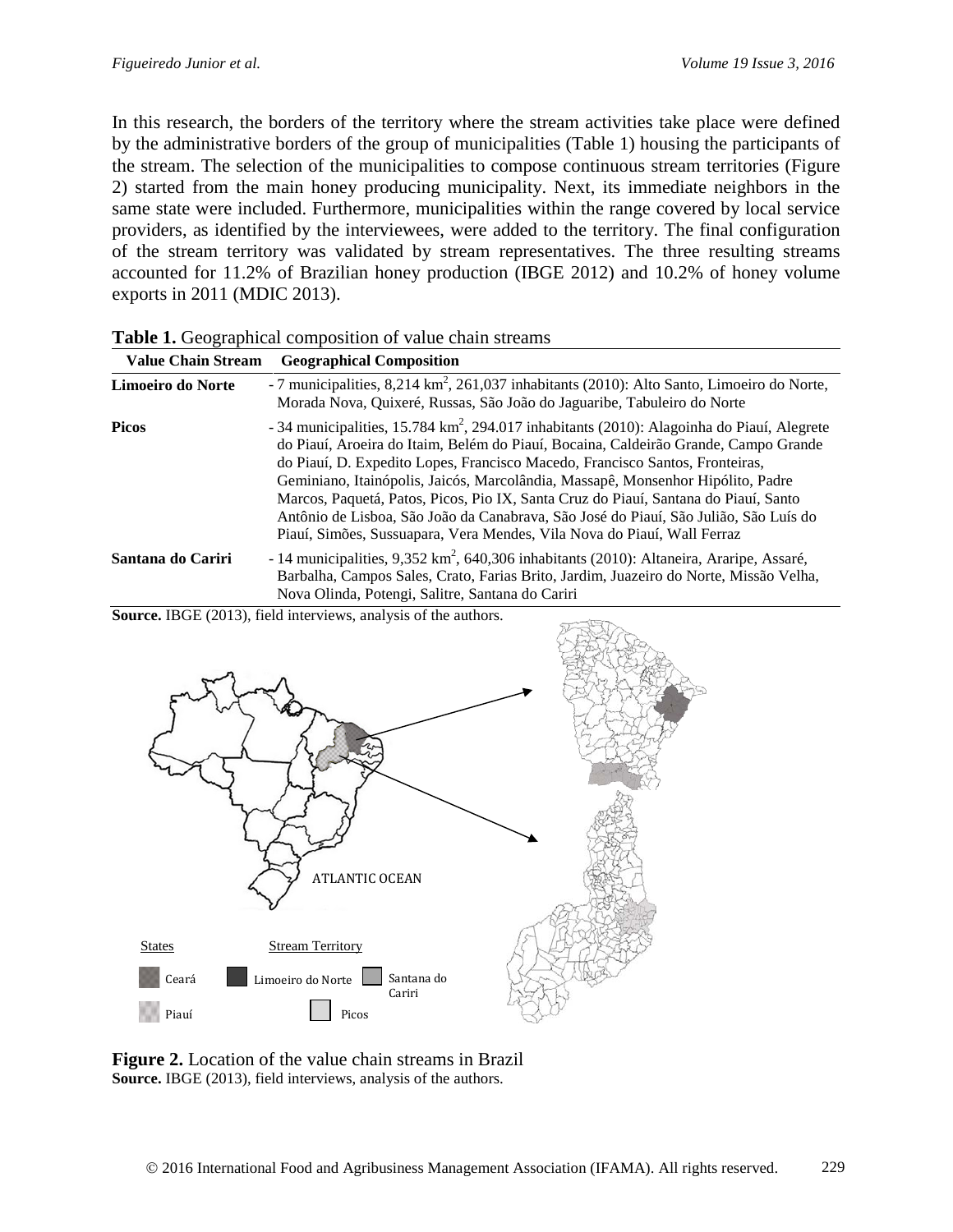Several government and donor interventions took place during 2007 and 2011 in the selected streams and are described next, based on the information obtained during the interviews. Very often, those interventions did not rely on a comprehensive development plan for the chain in the region, but just addressed demands of producers. One of the few initiatives that addressed several aspects of the honey business and took a longer range view was the APIS Project carried out by the Brazilian Micro and Small Business Support Service (SEBRAE) between 2003 and 2008 in many regions of Brazil, included the regions around Limoeiro do Norte, Santana do Cariri and Picos. Its goal was to develop a sustainable apiculture in the Brazilian territory, through the diffusion of technical and managerial assistance to smallholders (Souza 2006).

In Limoeiro do Norte, with the end of the more widespread technical and managerial assistance by the regional development agents of the APIS Project in 2008, only a small group of producers in one village kept receiving some assistance by SEBRAE. From the state government, one intervention was reported between 2007 and 2011: training of groups of producers on beekeeping management, honey house operations and association of farmers, offered by the Secretariat of Agrarian Development of Ceará State (SDA).

In Santana do Cariri, the number of interventions is abundant from 2007 to 2011. The stream was also served by SEBRAE's APIS Project until 2007. In the beginning of that year, the stream was granted by the Ceará State Government and the Ministry of National Integration a new honey processing unit in the municipality of Barbalha, and five new honey houses in other municipalities of the region of the stream. The farmers were expected to extract honey in the houses and process it in the new unit, but that unit never worked. Out of the five honey houses, none has the Hazard Analysis and Critical Control Points (HACCP) certification, and one was not finished. From 2008 on, SDA, with resources from The Food and Agriculture Organization (FAO), Ministry of National Integration (MNI), Banco do Brasil (Bank of Brazil) Foundation (BBF) and its own, undertook scattered initiatives to small groups of farmers consisting of distribution of queens, and training on beekeeping, honey house operations, and association of farmers. SDA also funded the construction of another honey house with money from the World Bank whose construction has been paralyzed for three years. A very local initiative with a group of 75 small producers in five rural agrarian reform communities was under way by BBF from 2007 to 2011 as a sustainable development action (social program). BBF mobilized partners for technical (from the Rural Extension and Technical Assistance Ceará State Company – EMATERCE) and managerial (from SEBRAE) assistance, and provided financing through regular rural credit lines of the local bank branch.

In Picos, government and donor interventions were even stronger in terms of the total amount of subsidies provided. MNI, SEBRAE, BBF, Unisol (a workers' national cooperative), Unitrabalho (network of universities and unions), and ICCO (a Dutch NGO) contributed to the construction, in 2007, of Casa Apis, a processing and fractioning unit in the form of a central producers' cooperative (joint venture of 8 regional honey cooperatives in Piauí State). During this period and with money from those supporters, standard HACCP accredited honey houses were built in the region of the stream to supply Casa Apis. Starting in 2008 and still going on are donations of Casa Apis by SEBRAE and BBF to fund the full salary of regional sustainable development agents and extension officers (inspired in the previous APIS Project). Casa Apis is currently an important player in the Brazilian and in the export market. The national (through the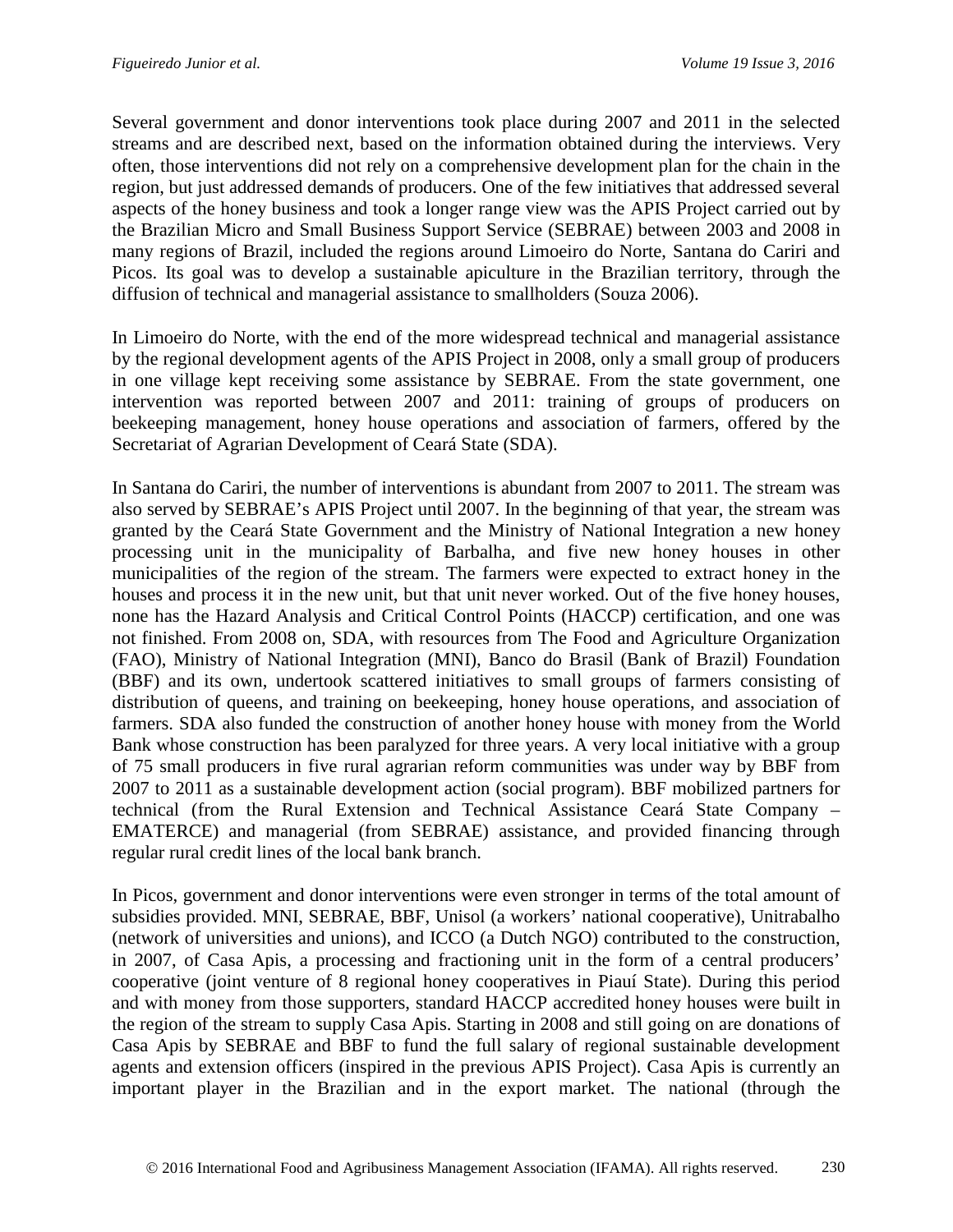government-owned São Francisco Valley Development Company – CODEVASF) and the Piauí State government (through its Rural Development Secretariat) also implemented programs that involved the donation of hives and training of new producers. In addition, CODEVASF funded a brand new honey technology development center (CENTAPI) that was built in 2009, and not used so far.

# *Selection of Indicators for Stream Comparison*

Starting from a suggestion of generic indicators by category (Figueiredo Junior et al. 2014) of the value chain SCP framework, specific indicators were chosen for each category according to: a) relevance; b) measurability; c) mutual exclusivity; and, d) data availability. Normalization of indicators in terms of growth, percentages of total or per unit values was sometimes required to allow for appropriate inter-stream comparison. Categories for which data on indicators were not available, like cost, were left out. The problems found by Bradbear (2009) in honey value chains were used to point out the relevance of indicators associated to the value chain SCP categories. For instance, in the case of structure categories, labor characteristics are considered in the institutional environment. In the case of conduct categories, commercial and physical market linkages are considered in distribution channels, quality certification is considered in production technologies, and access to credit is considered in use of supporting services. In general, the main strategic alternatives faced by the value chain streams during the period, per conduct category, were translated into conduct indicators. At least one indicator per conduct category was initially identified to ensure that all value chain SCP conduct categories were represented from the outset.

In total, eighteen indicators were initially selected for structure, twenty-six for conduct, and four for performance. A list of the selected SCP indicators is presented in Appendix, Table A2. For structure and conduct categories, both quantitative (for instance, coverage of technical assistance) and qualitative indicators (for instance, technical assistance type) were obtained from the interviews with the chain representatives and from secondary data. For performance, apart from possible conflicting goals, the interpretation of the results is straightforward for each of its quantitative indicators: that is, higher reflects a better performance. Conflicting goals in terms of increased competitiveness and poverty alleviation may be evidenced, for instance, when attempting to increase local value-added by processing commodity honey in the stream territory leads to lower export growth.

## *Evaluation of Strategies*

After the quantitative and qualitative indicators were chosen and assessed, the value chain streams were ranked according to each performance indicator. A list of strategies that were most likely to have influenced the relative performance of each stream was initially prepared, based on literature and deductive reasoning in line with the SCP framework. Variations among stream strategies were exploited to explain performance. Strategies that were somewhat similar for each stream were not expected to contribute to performance differences, and thus, were discarded as important.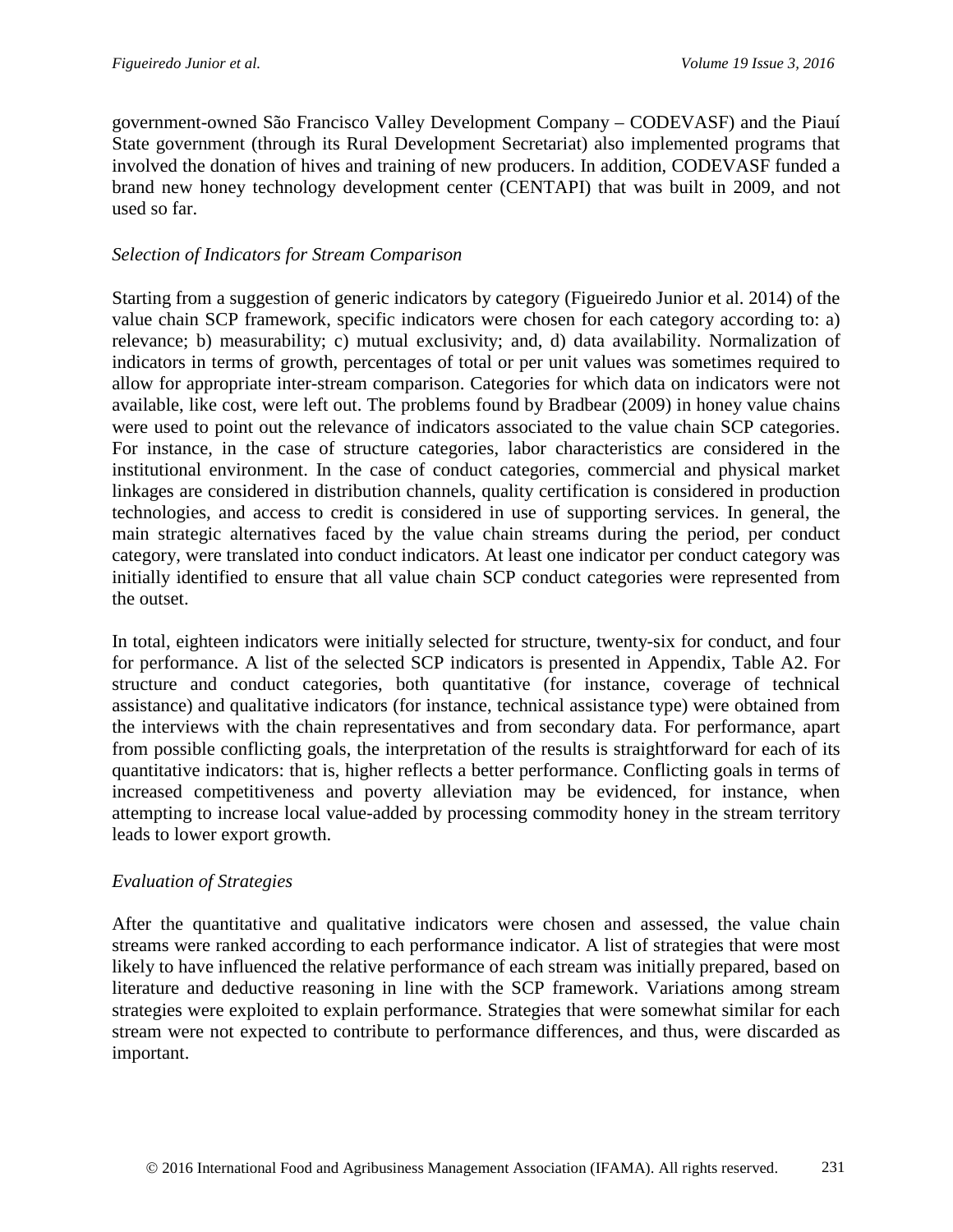Next, the importance of each remaining strategy and the effects of those strategies on each stream were further evaluated through a structured questionnaire with two local experts per stream, six in total. The experts consisted of honey business consultants and large honey processor associates, who actually experienced the discussed facts. The experts were asked to rank the strategies, according to the impact of each strategy on the performance indicator(s) the stream excels. The questionnaires were applied between October and November, 2013. Finally, the top three strategies for each performance indicator were determined by averaging the ranks of the two experts in each stream. Thus, the robustness of the qualitative explanation of each stream performance by its strategies, using the SCP framework, is quantitatively assessed by the experts.

# **Results**

### *Structure*

The majority of the structure indicators was similar for the three value chain streams, either because they depict world market and environment conditions, or because they depict conditions of similar regions of Brazil where the streams are located. Out of the eighteen structure indicators initially selected, ten were assumed to influence the relative performance of the streams, either directly (as in the case of the favorable conditions shown by the natural environment indicators) or by strengthening the effects of stream strategies (as in the case of the demand behavior indicators that favor the streams that choose to export). A summary of the more influential honey business market and environmental structure indicators is presented in Table 2, and the figures for the remaining, less influential structure indicators are presented in Appendix, Table A3.

During the 2007-2011 period, some events (shocks) with the potential to significantly alter the structure of the honey industry, as defined by the value chain SCP framework, are identified. More generally, the financial crisis in the US and the EU that started in 2008 may have affected relationships among some exporting firms and traders but, overall, both international honey prices and consumed volumes kept going up. Other events in the supply side counterbalanced the economic slowdown, such as the CCD in Europe and US, and the gradual displacement of traditional bee forage cultures by cattle farms in Argentina (D. Chiachiarini, personal communication, November 14, 2012). More specific to Brazil, the embargo to Brazilian honey by the EU from 2006 to 2008 represented an opportunity for competitors in the EU at the time that it forced Brazil to redirect its exports to the US. The 2011 EU ban on honey ruling out genetically-modified organisms (Court of Justice of the European Union 2011) from general sale was another relevant event, but its effect may be mostly felt by producers from 2012 on. As a result of industry dynamics, worldwide average honey import prices rose by 8.7% per year between 2007 and 2011, which is mainly attributed to a poor harvest in the US, EU and Argentina (USAID 2012). Alongside, the average price of honey exported from Brazil went up 17.8% per year (MDIC 2013) in the period 2007–2011.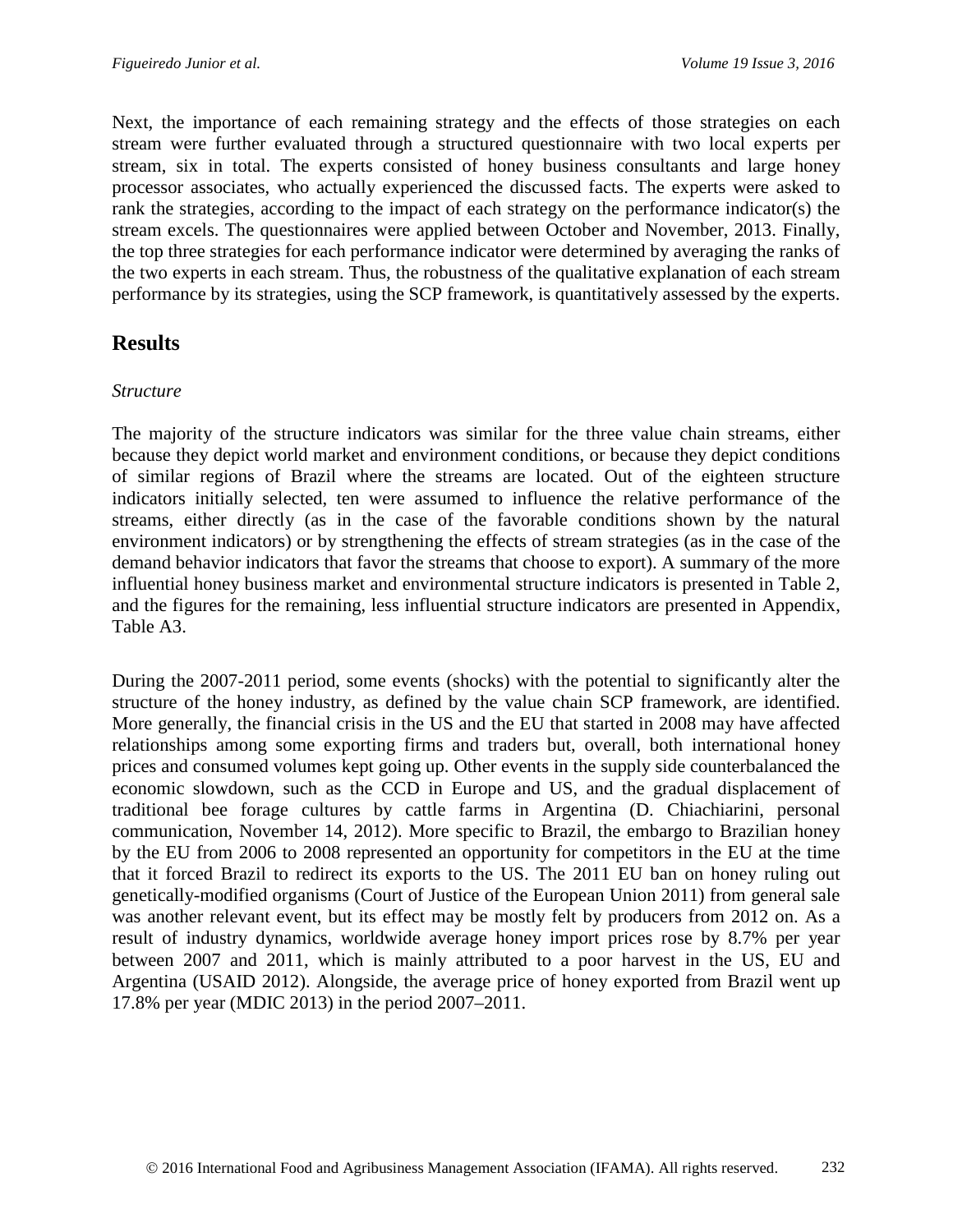|                              |                                                                                                     | <b>Value Chain Stream</b>                                                                  |                                                                  |                                   |  |  |
|------------------------------|-----------------------------------------------------------------------------------------------------|--------------------------------------------------------------------------------------------|------------------------------------------------------------------|-----------------------------------|--|--|
| Category                     | <b>Indicator</b>                                                                                    | Limoeiro do Norte                                                                          | Santana do Cariri                                                | <b>Picos</b>                      |  |  |
| Demand behavior              | World honey consumption<br>growth 2007-2011 (% year) <sup>1</sup>                                   | 2.7% (with growing organic and fair trade segments)                                        |                                                                  |                                   |  |  |
|                              | National honey apparent<br>consumption growth 2007-<br>2011 (% year) <sup>1</sup>                   |                                                                                            | $(3.2\%)$                                                        |                                   |  |  |
| Concentration of<br>clients  | World market share of top 4<br>honey import countries (% of<br>volume, 2007 and $2010$ <sup>1</sup> |                                                                                            | 64%, 56%                                                         |                                   |  |  |
| Entry barriers               | Capital and knowledge<br>intensity <sup>2</sup>                                                     | Relatively low in production                                                               |                                                                  |                                   |  |  |
| Local natural<br>environment | Average temperature $({}^{\circ}C)^{1}$                                                             | 25-29                                                                                      |                                                                  |                                   |  |  |
|                              | Normal rainfall $(mm/year)^{1}$                                                                     |                                                                                            | 721-973                                                          |                                   |  |  |
| Institutional<br>environment | Subsidies* <sup>2</sup>                                                                             | Limited                                                                                    | Limited                                                          | Very strong to<br>small producers |  |  |
|                              | Business chamber/board/<br>federation <sup>2</sup>                                                  | Existence of honey chamber and beekeeping federation at state<br>and national levels       |                                                                  |                                   |  |  |
|                              | Labor $2$                                                                                           | Increasing cost of labor at national level, limited highly skilled<br>labor at local level |                                                                  |                                   |  |  |
|                              | Quality requirements <sup>2</sup>                                                                   | levels                                                                                     | Stricter quality requirements at both national and international |                                   |  |  |

#### **Table 2.** Relevant structure indicator figures for the selected value chain streams

**Source.** (1) CBI (2011), FAO (2013), IBGE (2012, 2013), INMET (1992), IPECE (2012), MDIC (2013); (2) field interviews.

\* Indicator taxes and subsidies divided to account for realized stream differences

#### *Stream Conduct*

Some of the strategies followed by the value chain streams can be read from the interventions undertaken by government and donors, and more rarely by explicit declarations of leading firms. However, most of the strategies are not known beforehand, they have to be deciphered through registering and comparing conduct indicators. In that sense, from the twenty-six conduct indicators initially selected, fourteen were selected for further analysis. These fourteen indicators presented in Table 3 were selected because they differed between chains and, thus, were assumed to be important for explaining performance differences between streams. The importance of these conduct indicators was confirmed by the outcomes of the questionnaires with experts. A description of these indicators enriched with qualitative information provided during the interviews with the value chain stream stakeholders is next. Less influential conduct indicators are reported in Appendix, Table A4.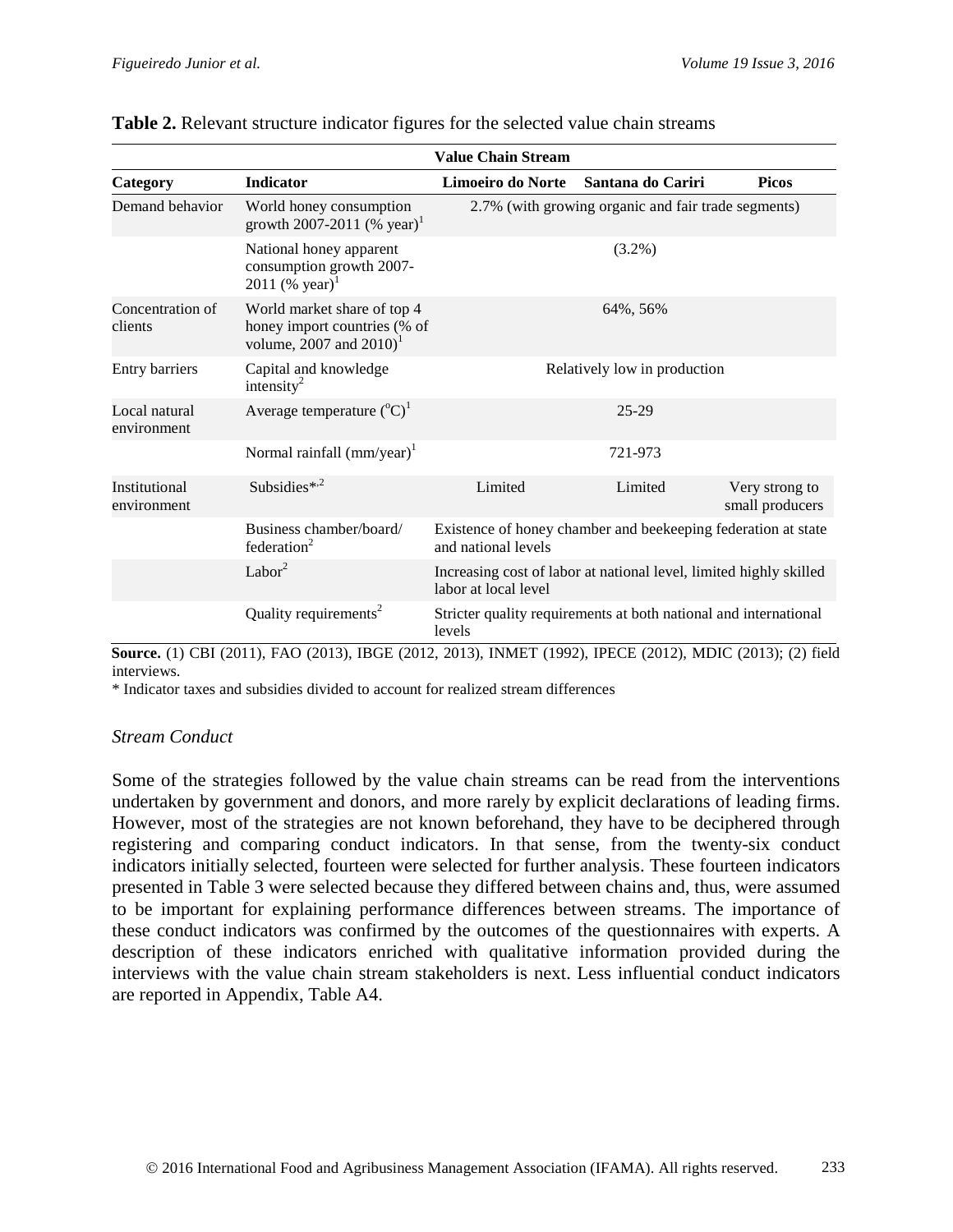|                                      |                                                                                                                    |                                                                                        |           | <b>Value Chain Stream</b>                                                              |                 |                                                                                                     |             |
|--------------------------------------|--------------------------------------------------------------------------------------------------------------------|----------------------------------------------------------------------------------------|-----------|----------------------------------------------------------------------------------------|-----------------|-----------------------------------------------------------------------------------------------------|-------------|
|                                      | <b>Indicator</b>                                                                                                   | Limoeiro do Norte                                                                      |           | Santana do Cariri                                                                      |                 | <b>Picos</b>                                                                                        |             |
| Category                             |                                                                                                                    | 2007                                                                                   | 2011      | 2007                                                                                   | 2011            | 2007                                                                                                | 2011        |
| Product/ market                      | Honey direct exports<br>(% of production) $1$                                                                      | 8%                                                                                     | 41%       | 150%                                                                                   | 127%            | 11%                                                                                                 | 27%         |
|                                      | Honey certified organics<br>(% of production) $^{2}$                                                               | 0%                                                                                     | 22%       | 89%                                                                                    | 75%             | 7%                                                                                                  | 14%         |
|                                      | Honey certified fair trade<br>(% of production) $2$                                                                | 0%                                                                                     | 0%        | 0%                                                                                     | 0%              | 0%                                                                                                  | 16%         |
|                                      | Monofloral honey<br>(% of production) <sup>2</sup>                                                                 | 0%                                                                                     | 0%        | 45%                                                                                    | 37%             | 0%                                                                                                  | 0%          |
| Production                           | Number of honey house                                                                                              | 13/0                                                                                   | 43/2      | 14/0                                                                                   | 29/3            | 20/17                                                                                               | 22/19       |
| technologies                         | units/HACCP units and per<br>100 beekeepers $^{*,2}$                                                               | (2.6/0)                                                                                | (4.0/0.2) | (3.0/0)                                                                                | (4.4/0.5)       | (2.6/2.2)                                                                                           | (1.2/1.0)   |
| Vertical linkages                    | Honey production by<br>vertically or quasi-vertically<br>integrated processors (% of<br>production) <sup>2,3</sup> | 5%                                                                                     | 16%       |                                                                                        | Insignificant   | 7%                                                                                                  | 22%         |
|                                      | Honey production sold to local<br>processors (% of production) <sup>2,3</sup>                                      | 10%                                                                                    | 42%       | 95%                                                                                    | 85%             | 19%                                                                                                 | 31%         |
| Horizontal<br>linkages               | Resources sharing at<br>production step <sup>2</sup>                                                               | Associations for<br>sharing equipment,<br>labor and facilities<br>for honey extraction |           | Associations for<br>sharing equipment,<br>labor and facilities<br>for honey extraction |                 | Strong cooperatives<br>for sharing equipment<br>labor and facilities for<br>honey extraction & sale |             |
| Network linkages                     | Participation in<br>Chamber/Board/Federation <sup>2</sup>                                                          | Almost no participation<br>in apiculture State<br>Federation or Chamber                |           | Irregular participation<br>in apiculture State<br>Federation or<br>Chamber             |                 | Active participation<br>in apiculture State<br>Federation or<br>Chamber                             |             |
| Quality of<br>supporting<br>services | Technical assistance type <sup>2</sup>                                                                             | Specialized                                                                            |           | Specialized                                                                            | Not Specialized |                                                                                                     | Specialized |
|                                      | Technical assistance practice <sup>2</sup>                                                                         | No free distribution<br>of hives                                                       |           | No free distribution<br>of hives                                                       |                 | Free distribution of<br>hives                                                                       |             |
| Use of supporting<br>services        | Technical assistance coverage<br>$(\%$ beekeepers) <sup>2</sup>                                                    | 63%                                                                                    | 6%        | NA                                                                                     | 43%             | 59%                                                                                                 | 30%         |
|                                      | Managerial assistance coverage<br>$(\%$ beekeepers) <sup>2</sup>                                                   | 63%                                                                                    | 22%       | 54%                                                                                    | 12%             | 59%                                                                                                 | 30%         |
|                                      | Credit coverage<br>(% beekeepers)**,2                                                                              | 9%                                                                                     | 5%        | 10%                                                                                    | 11%             | 21%                                                                                                 | 25%         |

### **Table 3.** Relevant conduct indicator figures of the selected value chain streams

**Source.** (1) FAO (2013), IBGE (2006, 2013), MDIC (2013); (2) field interviews; (3) estimated by authors. \* Standard capacity around 1,400 kg/day

\*\* Two government-owned banks, Banco do Nordeste and Banco do Brasil, represented 100% of apiculture credit contracts

NA: Not available

In terms of product/market choices, the streams present many differences. In Limoeiro do Norte, despite the enormous growth, less than half of the production was directly exported. In Picos,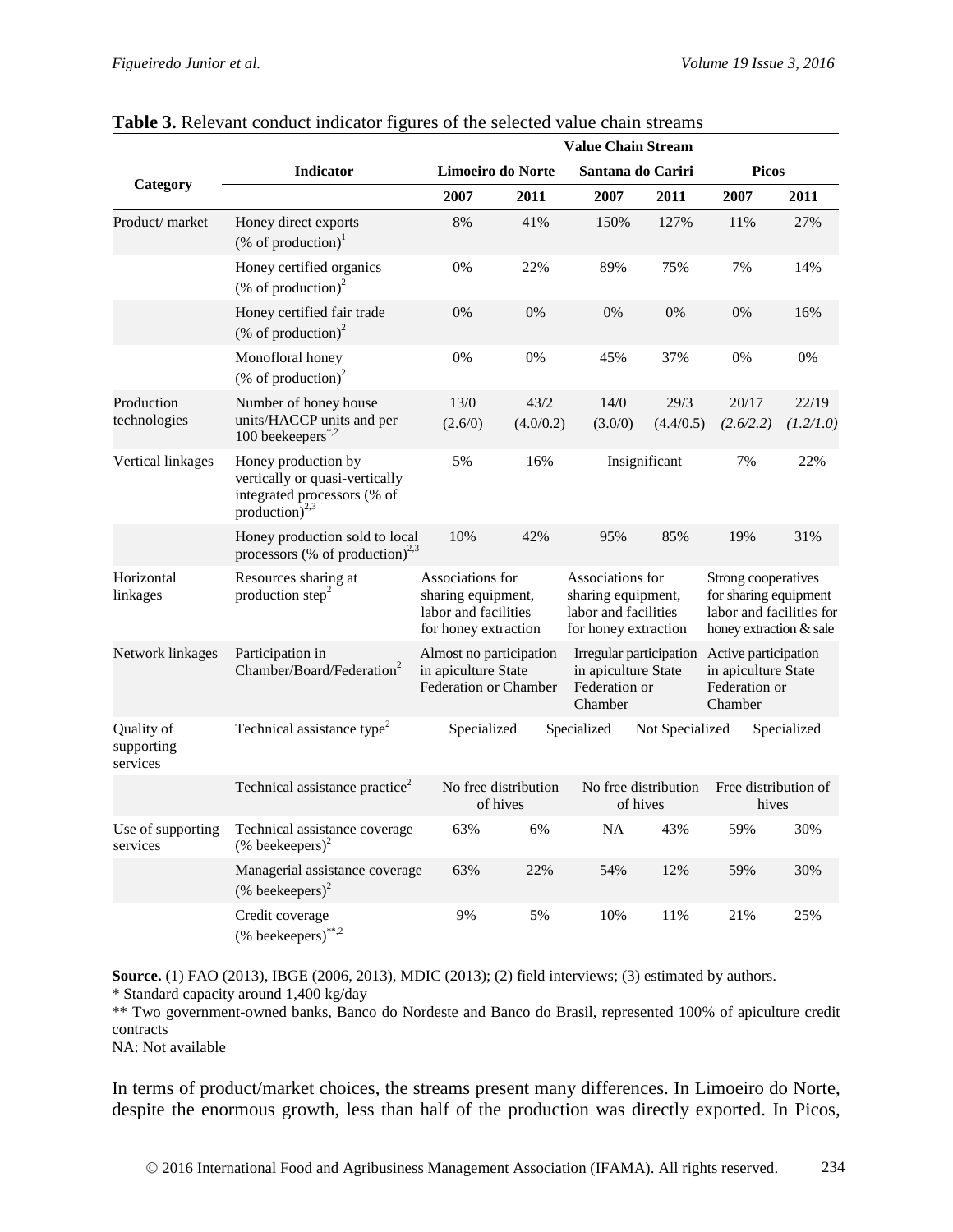exports were less than 30% of production and in Santana do Cariri, the processing units exported more than the local production, by acquiring honey from other regions. The only region able to offer monofloral honey was Santana do Cariri, due to the high demand for its white *Serjania sp* honey, and to the separate site and season of this plant's blossoming. All but Santana do Cariri increased the participation of organically certified honey in the production, while only Picos had part of its production certified as fair trade. When comparing production practices, relevant is the total number of honey houses and the ones with the HACCP accreditation: Limoeiro do Norte had more houses than the other streams but Picos had more houses with HACCP (often built with support of donors).

A clear-cut distinction is observable in the vertical linkages among producers and processors within the stream. In Picos, propelled by cooperative arrangements and family relationships, there was a quasi-vertical integration organization that accounted for roughly 25% of the local production. In Limoeiro do Norte, the processors were vertically integrated towards production, and although their volume represented only around 15% of the stream volume, the processors were local entrepreneurs with a long-standing history of trust-based deals and technical assistance. In Santana do Cariri, the processors were entrepreneurs that moved from other producing areas in the south of Brazil, and managed to pioneer the activity in the region and grow the business through market-based exchanges. As to the flow of the locally produced honey through the streams to the end markets, in Santana do Cariri, the local units acquired almost all local production while in Limoeiro do Norte it was the opposite, with Picos somewhere in between, but growing towards local processing.

In all three streams, it was still common to find groups of producers organized in associations, very often as a result of a requirement of donors to qualify for grants. Nonetheless, horizontal cooperation was usual among producers in the form of labor and material sharing during honey harvest and extraction, especially among the ones located close together. Only in Picos, the associations were turned into active cooperatives, with sales capabilities. In both Ceará and Piauí states, there was one state honey chamber which served as a forum for problem solving and for channeling demands of the honey chain representatives to government, a form of network level co-ordination. Picos representatives were very participative on the state honey chamber, occupying management positions, while Santana do Cariri and Limoeiro do Norte representatives were not. Apart from participation in the honey chamber, co-operation among processors was not existent.

As to supporting services, technical and managerial assistance originally provided by SEBRAE development agents in 2007 through the APIS Project were mostly discontinued, except for Picos, where the local cooperative maintained its specialized assistance to its affiliates and recurred to donor funds to distribute hives for free to beekeepers. In Santana do Cariri, technical assistance was provided by the Ceará State extension services company but the technicians also provided extension to producers of other products such as fruits, sheep and goats. In Limoeiro do Norte, those services were provided only to a small group of beekeepers by SEBRAE. Financial services were provided by two national government-owned banks, Banco do Nordeste and Banco do Brasil, with the former being more active in apiculture than the latter, especially in Ceará state. Picos financial service providers were able to cover a larger percentage of producers than in the other two streams but, in all regions, close to 80% of the producers had no access to credit between 2007 and 2011.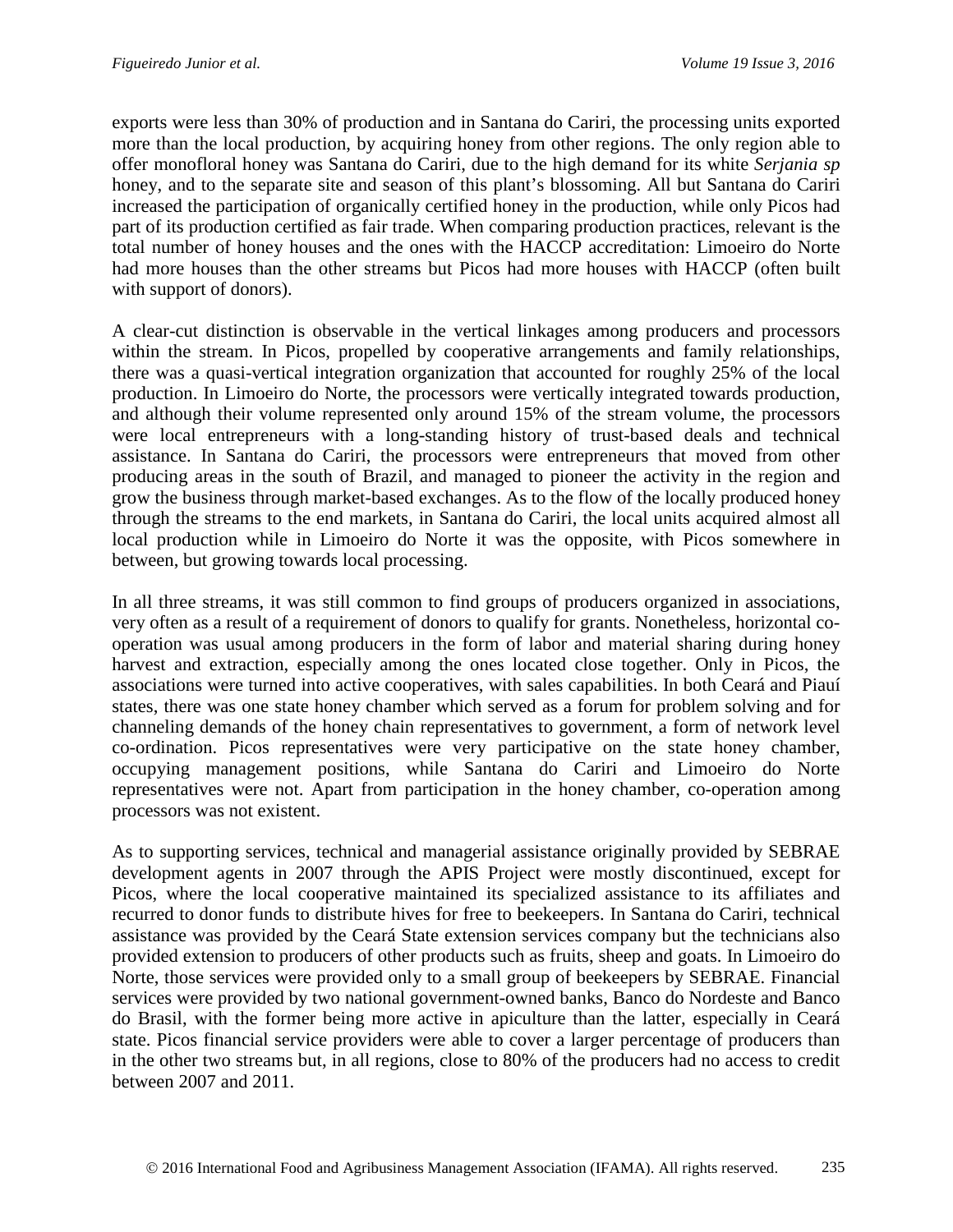## *Stream Performance*

A description of the performance of each value chain stream is presented next, for both the operational and the developmental dimensions (Table 4). As for the operational dimension, a comparison between streams also requires understanding aspects of the performance of the honey chain as a whole in the country. In that regard, Brazil's honey production grew 4.6% per year, on average, between 2007 and 2011 (IBGE 2012), while the value of exports grew, in value, on average, 35.2% per year in the same period (MDIC 2013). Meanwhile, Limoeiro do Norte's production grew below the country's rate, but its exports grew far above the country's rate due to the start-up of the operations of the local processing and exporting unit during the period. Picos production grew even higher than Limoeiro do Norte's, followed by a rapid increase in its exports, while Santana do Cariri was not able to keep the pace with its exports despite its fast production growth. As for the development dimension, Santana do Cariri had the highest local value-added for all steps of the stream in 2011 normalized by kilogram of honey produced in the stream, with Picos and Limoeiro do Norte lagging further behind. In terms of employment generation, the growth in the number of beekeepers was also the highest for Picos.

The effects of the international trade shocks that occurred around 2008 (EU embargo and world financial crisis) apparently impacted more strongly the export pioneer Santana do Cariri stream, while Limoeiro do Norte and Picos were able to build up their businesses in the new environment. It is not possible to make educated inferences about the impact of the trade shocks on the local value-added behavior of the streams since the measurement was for only one year.

|                  |                                                                                                                              |                   | <b>Value Chain Stream</b> |              |
|------------------|------------------------------------------------------------------------------------------------------------------------------|-------------------|---------------------------|--------------|
| Category         | <b>Indicators</b>                                                                                                            | Limoeiro do Norte | Santana do Cariri         | <b>Picos</b> |
| Revenue          | Honey production growth 2007-<br>$2011$ (% per year) <sup>1</sup>                                                            | 2.7%              | 4.9%                      | 8.0%         |
|                  | Honey exports value growth<br>2007–2011(% per year) <sup>1</sup>                                                             | 85.4%             | 10.6%                     | 52.7%        |
|                  | Local value-added* Honey value-added in all stream<br>steps 2011 per total production<br>(US\$/total kg produced) $^{1,2,3}$ | 2.4               | 3.5                       | 2.6          |
| Local employment | Number of beekeepers growth<br>2007–2011 (% per year) <sup>2</sup>                                                           | 21%               | 9%                        | 23%          |

**Table 4.** Performance indicator figures of the selected value chain streams

**Source.** (1) IBGE (2012, 2013), MDIC (2013); (2) field interviews; (3) estimated by authors. \* Proxy calculated by the difference from honey sales and acquisition costs at each step

#### *Evaluation of Stream Strategies*

For each performance indicator, the top performer among the three value chain streams was identified along with the strategies adopted by that stream that can be more closely or directly associated with that outcome (Table 5). Notice that some strategies can be more directly connected to the market and the environment structure while others require more investigation to make those connections. Following, the findings about the connections between the SCP indicators in the streams are explained.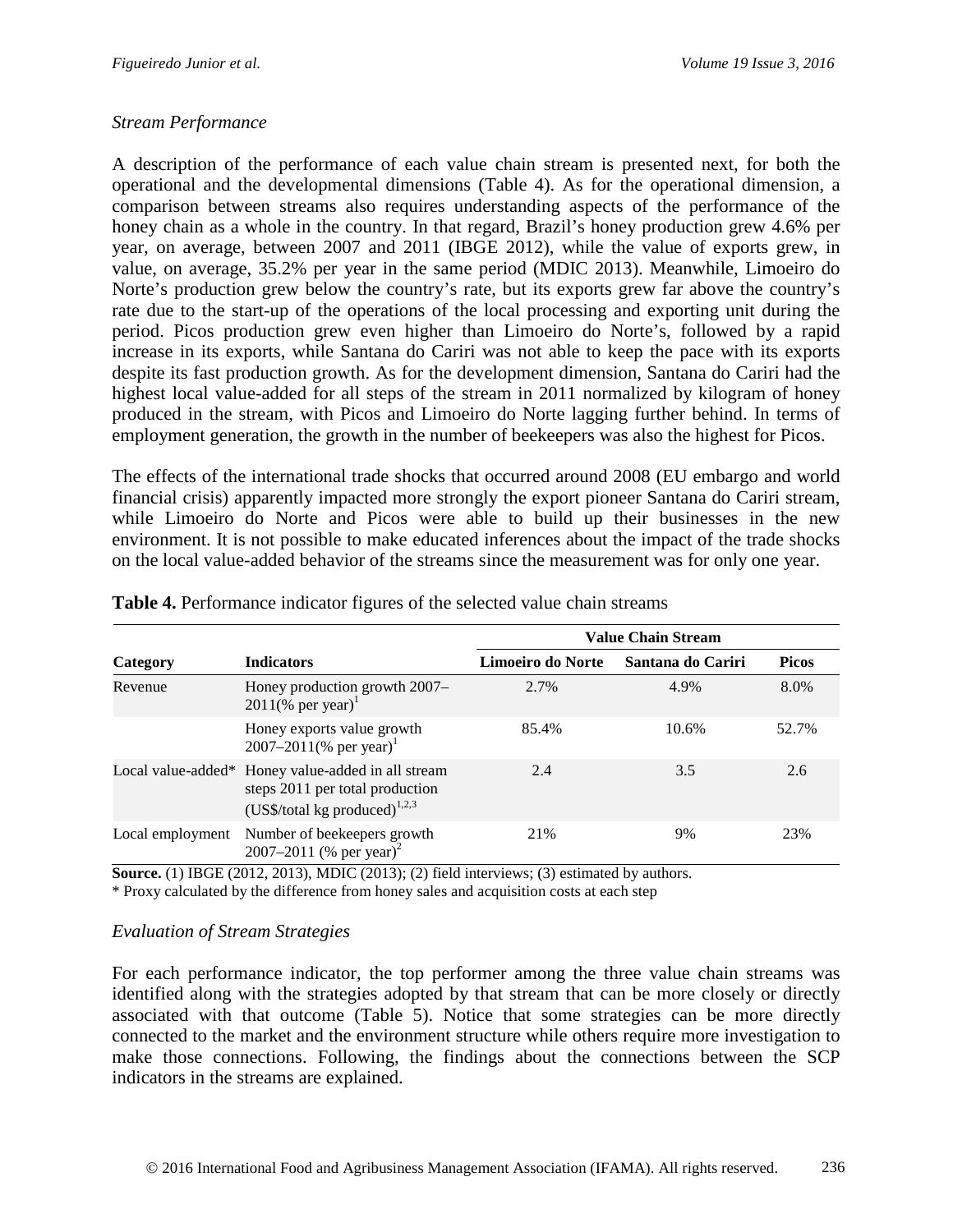| <b>Performance</b><br><b>Indicator</b>           | <b>Top</b><br>Performer | <b>Likely Contributing Strategies</b> *                                        | <b>Likely Supporting Structure</b>                                                      |  |  |  |                                            |                                     |
|--------------------------------------------------|-------------------------|--------------------------------------------------------------------------------|-----------------------------------------------------------------------------------------|--|--|--|--------------------------------------------|-------------------------------------|
| Honey production<br>growth (% per<br>year)       | Picos                   | Increase in honey direct exports as %<br>of production";                       | High world honey consumption<br>growth as opposite to decrease in<br>local consumption; |  |  |  |                                            |                                     |
|                                                  |                         | Offer of technical assistance with free hives;                                 | Favorable natural conditions;                                                           |  |  |  |                                            |                                     |
|                                                  |                         |                                                                                |                                                                                         |  |  |  | Offer of specialized technical assistance; | Low capital and knowledge intensity |
|                                                  |                         | Cooperative-type of horizontal linkage<br>among producers;                     | in production;                                                                          |  |  |  |                                            |                                     |
|                                                  |                         | Higher coverage of technical and                                               | Strong subsidies to small producers;                                                    |  |  |  |                                            |                                     |
|                                                  |                         | managerial assistance;                                                         | Increasing labor costs;                                                                 |  |  |  |                                            |                                     |
|                                                  |                         | Higher coverage of credit.                                                     | Stricter quality requirements.                                                          |  |  |  |                                            |                                     |
| Honey export<br>value growth<br>(% per year)     | Norte                   | Limoeiro do Increase in honey direct exports as % of<br>production;            | High world honey consumption<br>growth as opposite to decrease in<br>local consumption; |  |  |  |                                            |                                     |
|                                                  |                         | Increase in honey certified as organic as<br>% of production;                  | Low concentration of foreign<br>clients;                                                |  |  |  |                                            |                                     |
|                                                  |                         | Increase in % of honey production sold to<br>local processors (the exporters); | Stricter quality requirements.                                                          |  |  |  |                                            |                                     |
|                                                  |                         | Increase in number of HACCP accredited<br>honey houses.                        |                                                                                         |  |  |  |                                            |                                     |
| Honey value-<br>added in all<br>stream steps per | Santana do<br>Cariri    | High differentiation through organic<br>certification;                         | High world consumption growth of<br>differentiated honeys.                              |  |  |  |                                            |                                     |
| total production<br>(US\$/ total kg<br>produced) |                         | High differentiation through monofloral<br>production;                         |                                                                                         |  |  |  |                                            |                                     |
|                                                  |                         | Aggressive acquisition of honey outside<br>territory;                          |                                                                                         |  |  |  |                                            |                                     |
|                                                  |                         | High % of honey production sold to local<br>processors.                        |                                                                                         |  |  |  |                                            |                                     |
| Number of bee<br>keepers growth                  | Picos                   | Offer of specialized technical assistance;                                     | High world honey consumption<br>growth;                                                 |  |  |  |                                            |                                     |
| (% per year)                                     |                         | Higher coverage of technical and<br>managerial assistance;                     | Low capital and knowledge intensity<br>in production;                                   |  |  |  |                                            |                                     |
|                                                  |                         | Increase in coverage of credit;                                                | Strong subsidies to small producers.                                                    |  |  |  |                                            |                                     |
|                                                  |                         | Active participation in honey chamber;                                         |                                                                                         |  |  |  |                                            |                                     |
|                                                  |                         | Offer of technical assistance with free hives;                                 |                                                                                         |  |  |  |                                            |                                     |
|                                                  |                         | High % of honey production sold to local<br>processors.                        |                                                                                         |  |  |  |                                            |                                     |
|                                                  |                         | Source. Interviews with experts and analysis of the authors.                   |                                                                                         |  |  |  |                                            |                                     |

**Table 5.** Top value chain stream performers by indicator, likely contributing strategies and supporting structure

\* Strategies *in italics* were the top three of fourteen conduct indicators selected by experts

\*\* Included by the experts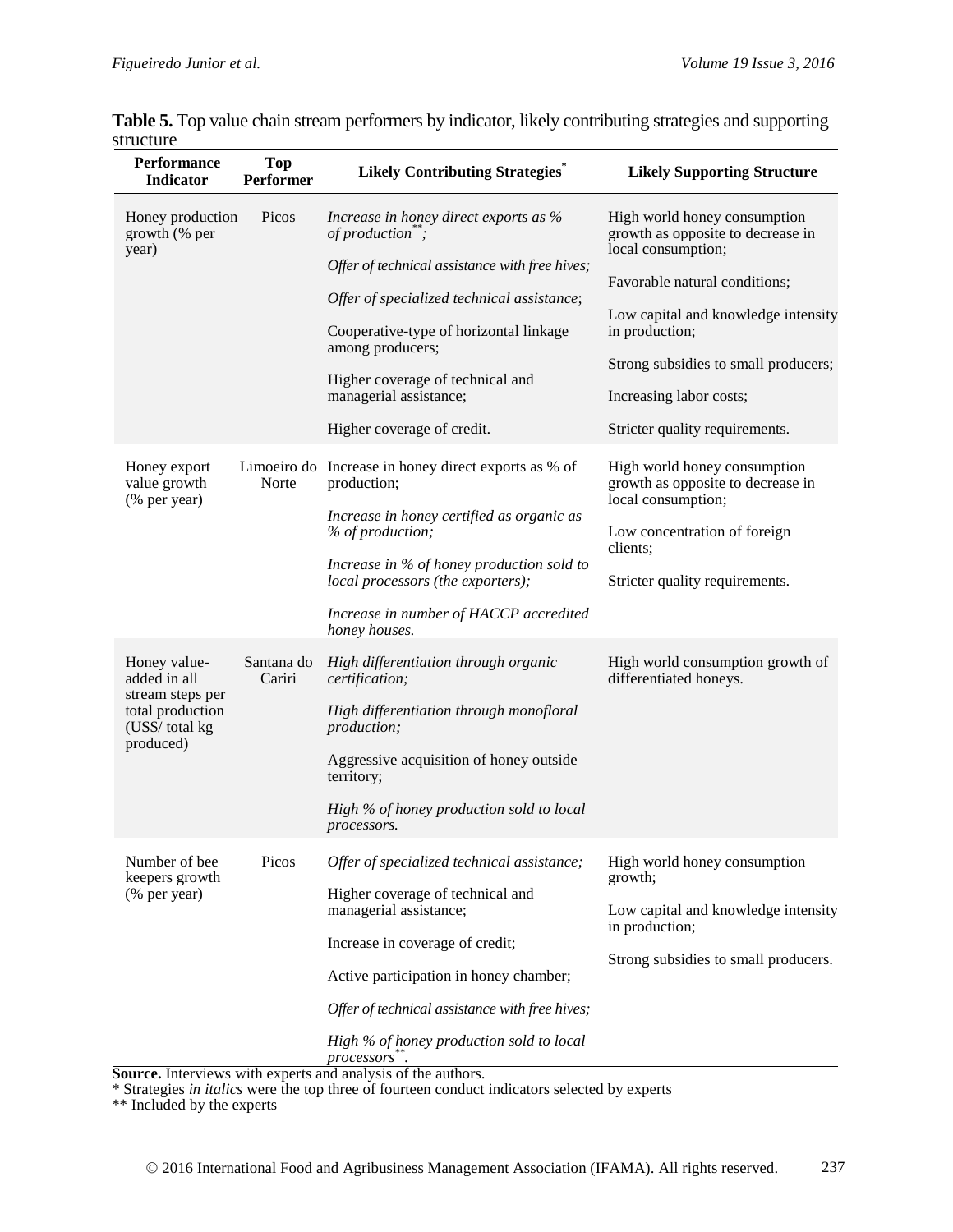Picos opted to offer higher coverage of credit, specialized technical and managerial assistance, along with free distribution of hives. Those strategies can be directly linked to performance not only in terms of growth in production but also in terms of growth in the number of beekeepers. Alignment with the cooperative-type of horizontal relation among producers facilitates the offer of specialized technical assistance, and alignment with an active participation of stream representatives in the state chamber facilitates fund raising with donors for distribution of hives. Free distribution of hives to overcome the limited investment capacity of the resource-poor entrepreneurs in the territory was only possible because of the low capital intensity of honey production. Other structural conditions such as honey world consumption growth and adequate local natural conditions potentiate the effects of the strategies adopted by Picos. Stricter quality requirements also favor Picos, which offered specialized technical assistance to a higher proportion of producers, just like increasing labor costs encourages co-operation of producers for costs savings. For exports, under a growing general demand for honey, a low client concentration and stricter quality requirements, it is expected that the streams that grow their exports faster are the ones like Limoeiro do Norte, which target the export market and increase the number of honey houses certified for exports. In addition, selling more of its honey production for local processing also contributes to the increase in exports, as the local processors are the only exporters. Although no hard figures are available for the organic honey segment growth, the increase in the production fraction certified as organics may explain part of the exports growth as well.

Processing more of the produced volume internally in the stream and selling part of this volume as differentiated, premium-priced products can lead towards a relatively high value-added in the stream. Complementarily, aggressive acquisition of honey outside the stream territory by local processors and packers (notice that the stream exported more than it produced) increases local value-added. This is a successful combination used in Santana do Cariri.

By and large, the experts interviewed confirmed those strategies as the most influential to the individual performance of the streams. Only the effects of horizontal and network linkages were not immediately recognized by the Picos experts, who preferred to associate the superior performance of the stream to market and vertical linkage choices. In all cases, the experts unanimously agreed that reducing the coverage of credit and technical/managerial assistance had a negative impact on the performance of the streams.

Whereas Picos managed to achieve the highest performance among the streams both in honey production and in the number of beekeepers growth, production grew less than the number of beekeepers, meaning that productivity went down, as new producers are likely to lag behind in the learning curve. In a period of growing demand and prices, like the one from 2007 until 2011, this combination of top operational and developmental performance is more likely to be found in practice. However, in the long run, the stream needs to increase its technical and managerial assistance coverage to recover its productivity.

Notice also that strategies that were identified as not important to some performance indicators under the structural conditions prevailing during the period of analysis (2007–2011) may become relevant when those conditions change. For instance, during a period of drought, the stream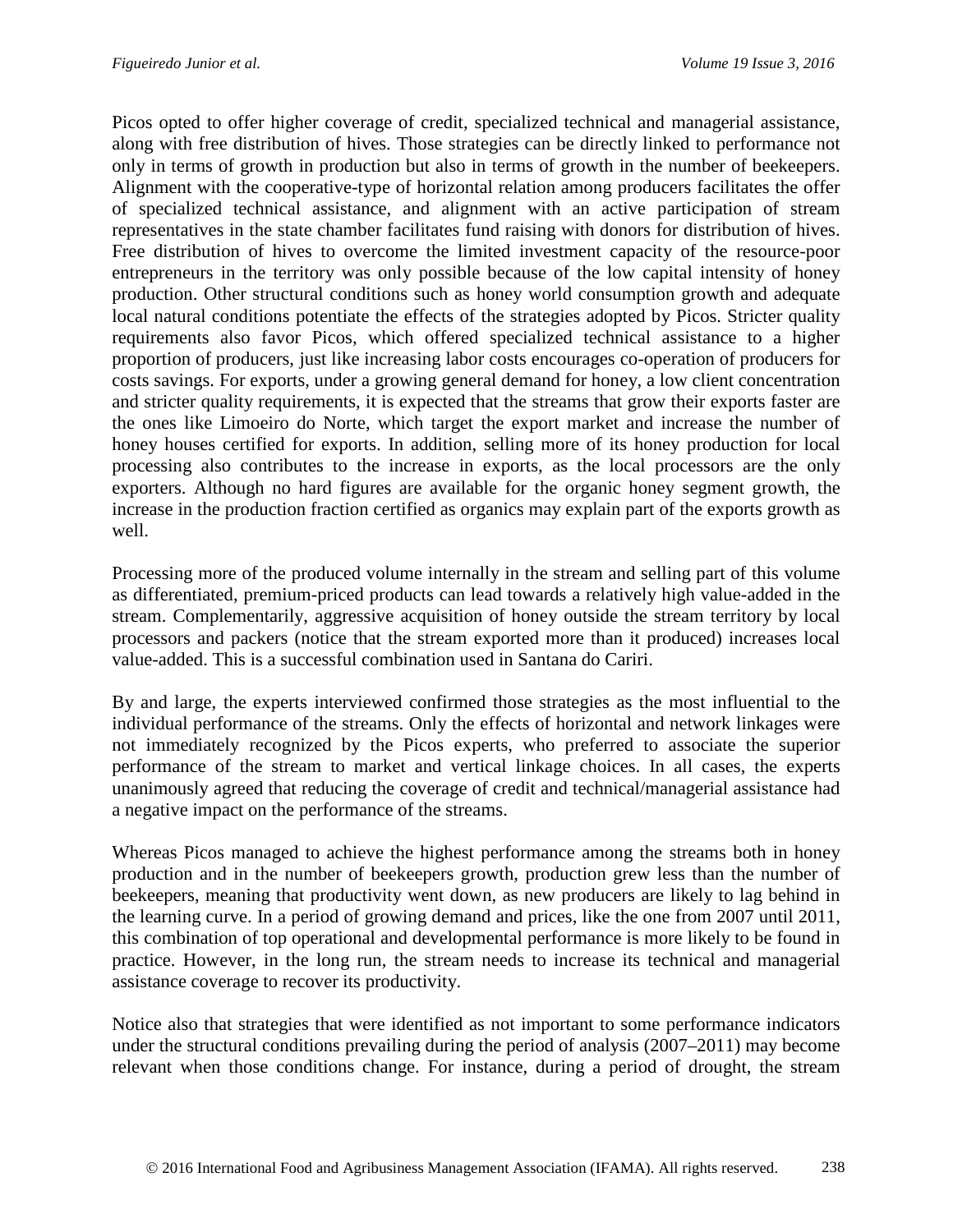whose beekeepers adopt migratory apiculture is likely to have its production less affected by the harshness of the climate.

It is also noteworthy that the conduct indicators measure the realized strategies, not the intended strategies. This is relevant when considering that some strategies attempted by the interventions did not even materialize (such as building and putting into work honey houses and a processing unit in Santana do Cariri, and an R&D centre in Picos). Other strategies that did materialize (such as offering of technical and managerial assistance in all three streams, technical assistance along with free distribution of hives in Picos, and construction and operation of a processing unit in Picos) can be evaluated by linking the conduct indicators they influence (such as technical and managerial assistance coverage, technical assistance practice, % of honey production sold to local processors) to the performance indicators.

# **Discussion and Conclusions**

The value chain SCP framework allows development practitioners to make an integrated assessment of structure, conduct and performance from a value chain perspective. Thereby, it clearly identifies the value chain strategies and points out the main links between strategies and outcomes in a certain business environment. Data collection to proceed with making an integrated assessment is intense. Given the large number of conduct indicators, a qualitative analysis prevails; a quantitative, statistical analysis to identify key success factors is only feasible if data for more value chain streams are available.

The qualitative inference highlighting successful strategies in honey value chain streams, revealed through the multiple case studies presented in this paper, find ground in the value chain literature. Product and functional upgrades (Humphrey and Schmitz 2002) such as organic certification and additional local processing are regarded as the main sources for increasing honey value-added. HACCP accreditation of honey houses, a process upgrading strategy, is also seen as a source of export value growth—a sign of increased competitiveness (Trienekens 2011). In line with widespread knowledge that technical, managerial and financial assistance positively influence production and job creation, the higher the coverage of those supporting services, as observed in Picos, the higher the performance regarding production and beekeeper growth.

In all cases, a market-based type of vertical arrangement among the value chain streams and their outside clients is observed. This arrangement is in line with the following expectation from Gereffi et al. (2005) for products like honey that require little specification from buyers. As quality requirements increase further, movement towards a more modular kind of governance may take place, with local processors codifying the requirements of their foreign buyers. However, determining the effects of vertical, horizontal and network linkages within the stream on stream performance, is not straightforward, as shown by the interviews with experts.

Explicit feedbacks from conduct or performance to structure were not expected at the national or world level due to the small size of the selected streams. At the local level, feedbacks to structure were not identified. Feedbacks from performance to conduct may have taken place, reinforcing or not the behavior of the streams but they were also not observed because more frequent, intermediary periods of data collection would be required to investigate such events.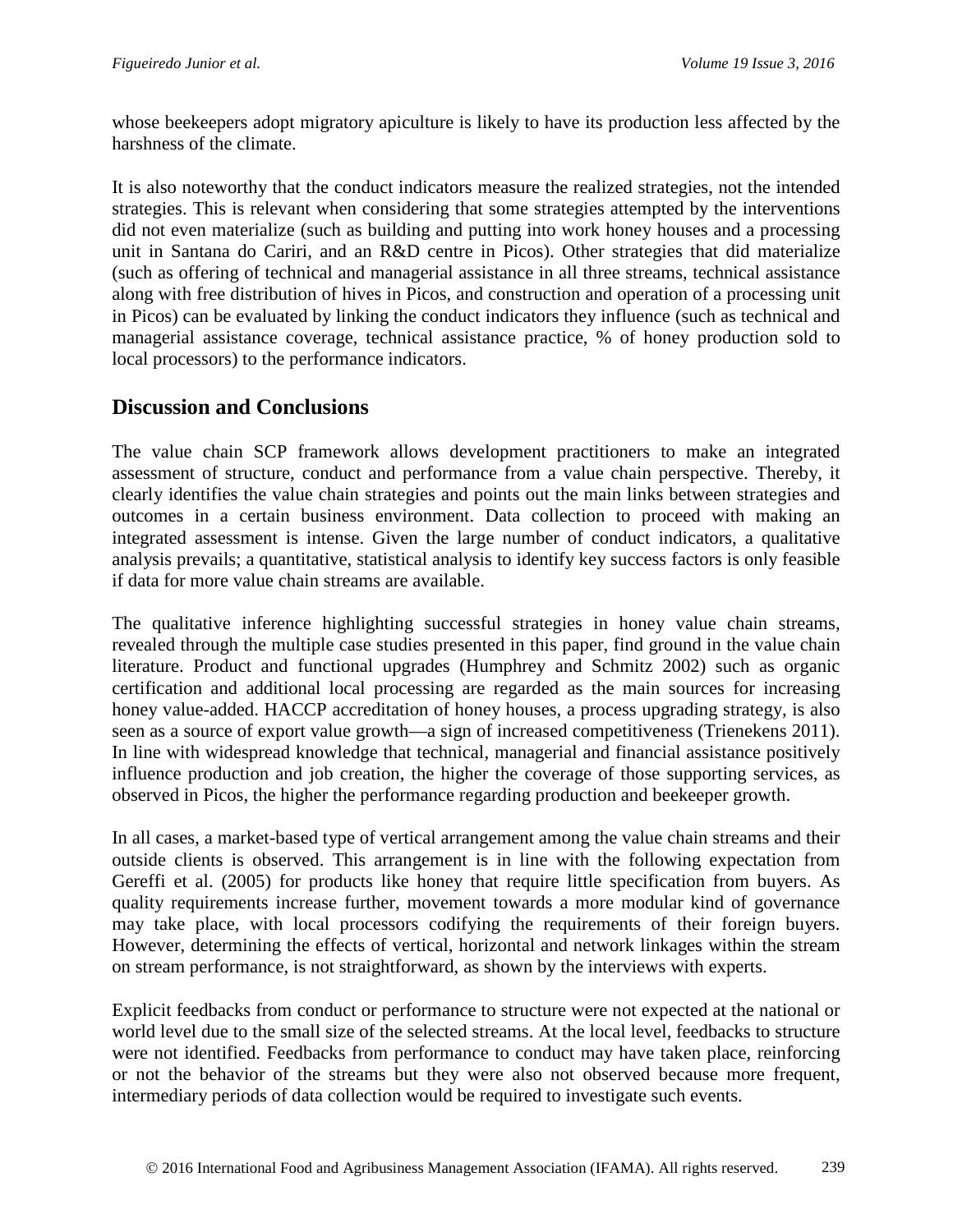As to the interventions by donors observed in the three value chain streams, according to the typology by Humphrey and Navas-Alemán (2010), they were not based on existing lead firms but rather on strengthening chain linkages, especially among small producers. Besides, none of the interventions started off with the understanding of the current stream strategies and of the local structural conditions, or with development plans calling for integrated network strategies. The stream strategic decisions were made by leading processors and supporting service organizations in the streams, and the existing network arrangements did not follow up any stream strategy implementation.

In the studied streams, interventions that considered upgrading strategies without observing the alignment to other categories of strategy, like building processing units, or without observing local structural limitations, like building a technology development centre, were not successful. The bulk processing and packaging unit in the Santana do Cariri territory for a cooperative could not run in the absence of horizontal co-operation and in a situation where almost all local honey was already sold to local processors. An apiculture technology centre in Picos required the existence of local R&D personnel (a structural limitation) or the attraction of outside competence at a high cost. The opposite happened when interventions were aligned with the stream strategies and took advantage of structural conditions. Supporting the construction of a bulk processing and packaging facility in Picos succeeded as it was built on existing cooperative ties, and free distribution of hives (taking advantage of the availability of direct subsidies) worked better when specialized technical assistance was offered. The alignment of strategies recognized as a good management practice in the supply chain literature (Chopra and Meindl 2013) also seems to hold in general when the unit of analysis is a value chain stream instead of a focal firm.

In this study, only likely positive contributions were investigated, and 'offer of specialized technical assistance' was found to positively contribute to two performance goals: 'honey production growth' and 'beekeepers growth'. Along those lines, 'high % of honey production sold to local processors' was also found to positively contribute to 'honey value-added' and to 'beekeepers growth'. Value chain participants, however, should bear in mind that those situations where one strategy contributes positively to different performance goals at the same time does not always hold, and conflicting goals may arise for the same strategy.

Specific findings related to the most successful stream strategies in Brazil – for honey production and export value growth (associated to increased competitiveness), and for honey value-added and beekeepers growth (associated to poverty reduction) – can serve as good practices for the honey value chains streams only during the period of analysis in this study. In line with the value chain SCP framework, if structural indicators change in the future, those specific strategies need to be revaluated. Also, applying those successful strategies to streams in other countries depend on the similarity of their structural indicators to Brazil's. Contrary to Brazil, a country with a large and growing domestic market, for example, is likely to host high performance streams that sell their production locally.

For development agencies and donors, the upfront understanding of the current strategies deployed by the targeted streams and their competitors, along with local structural conditions, are paramount for a successful intervention. Strategies that do not reinforce others tend to fail and jeopardize the stream. Therefore, an intervention should identify the business and organizational strategies it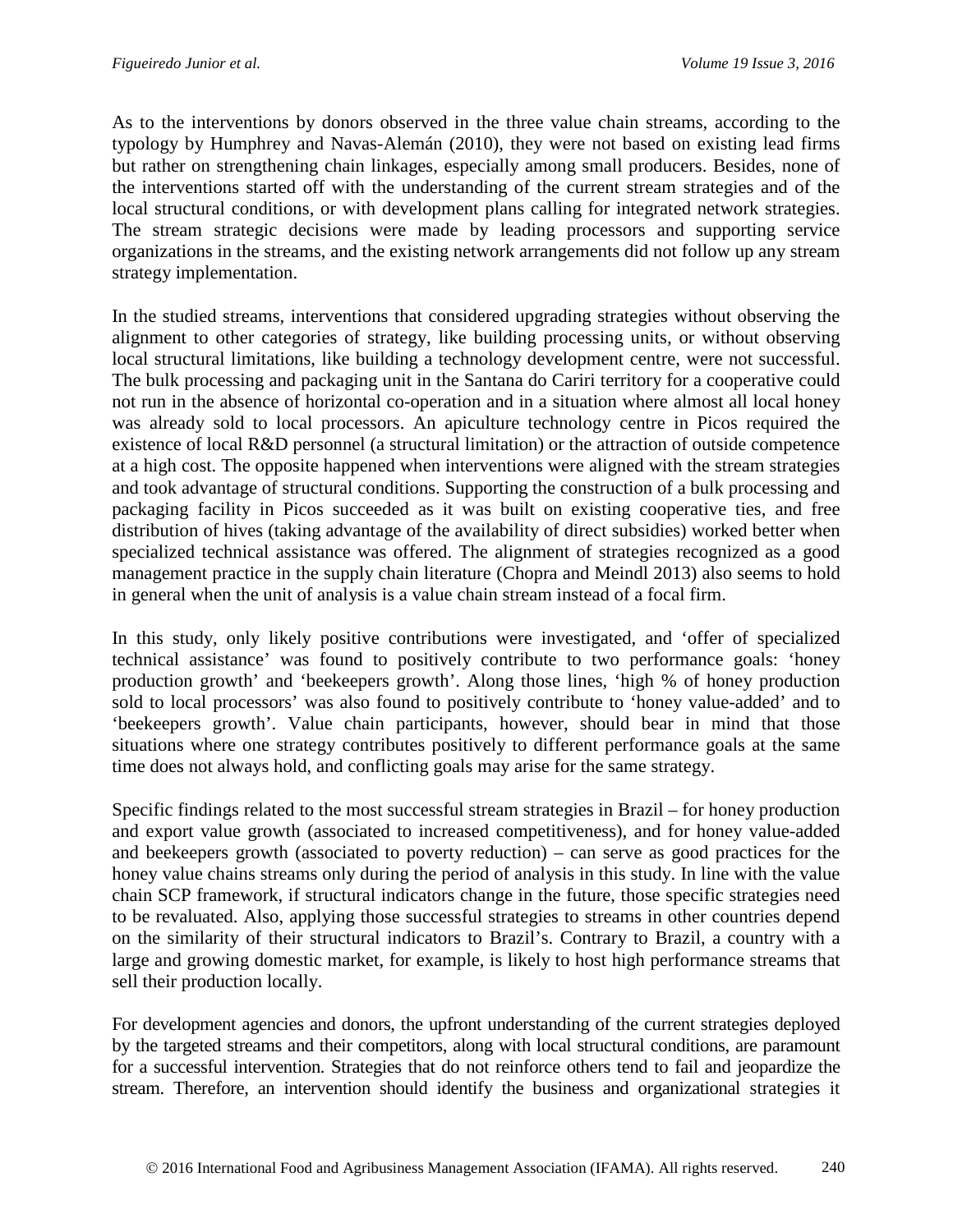intends to act upon, and foster strategies that are aligned with each other and reinforced by the business environment. In addition, value chain participants should be aware that effective strategy choices vary according to the goal of the value chain stream in a given industry structure, be they in the context of development interventions or be they in response to structural shocks.

# **Acknowledgements**

The authors would like to thank Nuffic for financially supporting the research under grant number CF7568/2011, and the anonymous reviewers for their contributions to the paper.

# **References**

- ABRAS. Brazilian Association of Supermarkets. 2012. Ranking Abras. http://www.abrasnet. com.br/economia-e-pesquisa/ranking-abras/as-500-maiores/ [accessed May 2, 2013].
- Adjare, S. O. 1990. Beekeeping in Africa. FAO Agricultural Services Bulletin 68/6. Rome: Food and Agriculture Organization of the United Nations (FAO).
- Anand, S., and G. Sisay. 2011. Engaging smallholders in value chains creating new opportunities for beekeepers in Ethiopia. In *Small Farmers, Big Change: Scaling up impact in smallholder agriculture*. Edited by Wilson, D., Wilson, K., and C. Harvey. Oxford: Practical Action Publishing Ltd and Oxfam GB.
- Bain, J. S. 1951. Relation of Profit Rate to Industry Concentration: American Manufacturing, 1936–1940. *The Quarterly Journal of Economics* 65(3): 293-324.
- Barney, J. B. 2001. Resource-based theories of competitive advantage: a ten-year retrospective on the resource-based view. *Journal of Management* 27: 643-650.
- Bradbear, N. 2009. Bees and their role in forest livelihoods: A guide to the services provided by bees and the sustainable harvesting, processing and marketing of their products. Rome: Food and Agriculture Organization of the United Nations (FAO).
- Bresnahan, T. F. 1989. Empirical studies of industries with market power. In *Handbook of Industrial Organization, Vol. II*. Edited by Schmalensee, R. and R. D. Willig. Amsterdam: Elsevier.
- Brusky, B., and J. Monteiro. 2008. Assessing the impact of the Micro and Small Enterprise Trade-led Growth Project of USAID/Brazil. Final Report, prepared for USAID. [http://microlinks.kdid.org/sites/microlinks/files/resource/files/ML5861\\_brazil\\_final\\_impac](http://microlinks.kdid.org/sites/microlinks/files/resource/files/ML5861_brazil_final_impact_assessment_final_report.pdf) t assessment final report.pdf [accessed March 6, 2013].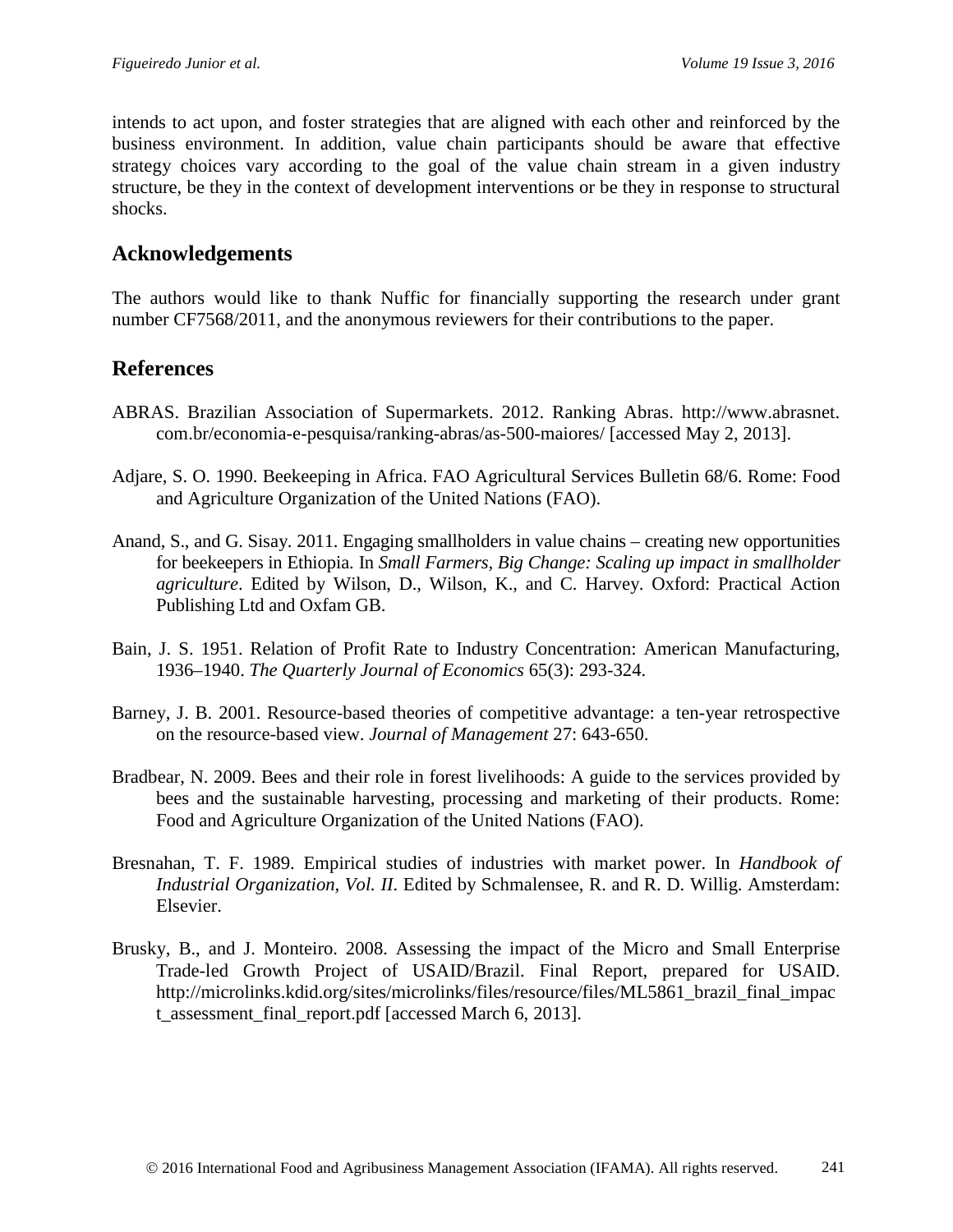- CBI. Ministry of Foreign Affairs of the Netherlands. 2011. CBI Product Factsheet: Honey in Germany. [http://www.cbi.eu/system/files/marketintel\\_platforms/2](http://www.cbi.eu/system/files/marketintel_platforms/)011\_honey\_in\_germany .pdf [accessed June 13, 2013].
- Chopra, S., and P. Meindl. 2013. *Supply Chain Management: Strategy, Planning and Operation*  (5th ed.). Upper Saddle River, NJ: Pearson.
- Coe, N., P. Dicken, and M. Hess. 2008. Global production networks: realizing the potential. *Journal of Economic Geography* 8(3): 271–295.
- Coe, N. M., and M. Hess. 2011. Local and regional development: A global production network approach. In *Handbook of Local and Regional Development*. Edited by Pike, A., Rodríguez -Pose, A., and J. Tomaney. London: Routledge.
- Court of Justice of the European Union. 2011. Honey and Food Supplements Containing Pollen Derived from a GMO are Foodstuffs Produced from GMOs which cannot be Marketed without Prior Authorisation, Judgment in Case C-442/09. Press Release No. 79/11. <http://curia.europa.eu/jcms/upload/docs/application/pdf/2011-09/cp110079en.pdf> [accessed April 29, 2013].
- Copeland, T., T. Koller and J. Murrin. 2000. *Valuation: Measuring and Managing the Value of Companies* (3rd ed.). New York, NY: John Wiley & Sons, Inc. McKinsey & Company, Inc.
- Cuny Garloch, A. 2012. Pushing the poverty frontiers of inclusive value chain development. USAID Briefing Paper. [http://microlinks.kdid.org/library/pushing-poverty-frontiers-inclus](http://microlinks.kdid.org/library/pushing-poverty-frontiers-inclus%20ive-value-chain-development-briefing-paper)  [ive-value-chain-development-briefing-paper](http://microlinks.kdid.org/library/pushing-poverty-frontiers-inclus%20ive-value-chain-development-briefing-paper) [accessed June 13, 2013].
- Demont, M., and A. C. Rizzotto. 2012. Policy Sequencing and the Development of Rice Value Chains in Senegal. *Development Policy Review* 30(4):451–472.
- Drost, S., J. van Wijk, and S. Vellema. 2011. Development value chains meet business supply chains: the concept of global value chains unraveled. EconPapers Working Paper 2011/08. [http://econpapers.repec.org/paper/msmwpaper/2011\\_2f08.htm.](http://econpapers.repec.org/paper/msmwpaper/2011_2f08.htm) [accessed September 5, 2013].
- European Commission. 2013. Taxation and Customs Union. Databases, TARIC, Measure. http://ec.europa.eu/taxation\_customs/dds2/taric/taric\_consultation.jsp?Lang=en&Taric=04 09000000&Area=BR&Level=1&SimDate=20130527&GoodsText=&OrderNum=&StartP ub=&EndPub=&Regulation=#. [accessed May 27, 2013].
- FAO. Food and Agricultural Organization. 2013. *Production and Trade, Honey, Natural 2007– 2011* [FAOSTAT]. [http://faostat.fao.org/site/342/default.aspx.](http://faostat.fao.org/site/342/default.aspx) [accessed March 7, 2013].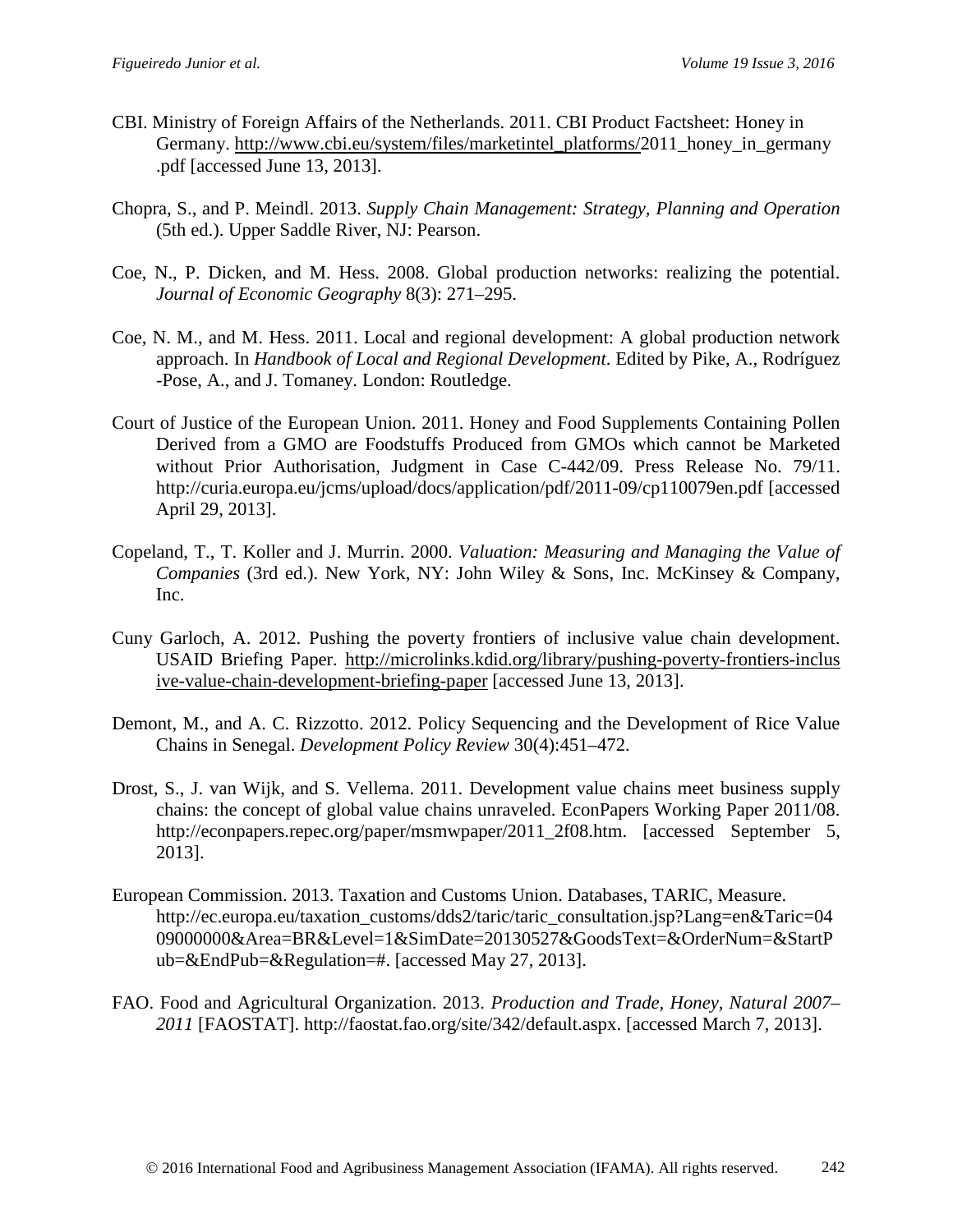- Fernandez-Stark, K., and P. Bamber. 2012. Assessment of Five High-Value Agriculture Inclusive Business Projects Sponsored by the Inter-American Development Bank in Latin America. Center on Globalization, Governance & Competitiveness, Duke University. http://www.cggc.duke.edu/db\_research.php?cat=gvc [accessed February 25, 2013].
- Figueiredo Junior, H. S. de, M. P. M. Meuwissen, and A. G. J. M. Oude Lansink. 2014. Integrating Structure, Conduct and Performance into Value Chain Analysis. *Journal on Chain and Network Science* 14(1): 19-28.
- FXTOP. 2012. *Historical Comparison* [Data set]. [http://fxtop.com/en/historical-exchange-rates](http://fxtop.com/en/historical-exchange-rates-comparison.php)[comparison.php](http://fxtop.com/en/historical-exchange-rates-comparison.php) [accessed November 20, 2012].
- Gereffi, G., J. Humphrey, and T. Sturgeon. 2005. The governance of global value chains. *Review of International Political Economy* 12(1):78–104.
- Gereffi, G., and M. Korzeniewicz. 1994. *Commodity Chains and Global Capitalism*. London: Praeger.
- Henry, [M., M](http://www.sciencemag.org/search?author1=Micka%C3%ABl+Henry&sortspec=date&submit=Submit). [Béguin,](http://www.sciencemag.org/search?author1=Maxime+B%C3%A9guin&sortspec=date&submit=Submit) F. Requier, O. Rollin, J.F. Odoux, P. Aupinel, J. Aptel, S. Tchamitchian, and A. Decourtye. 2012. Response to Comment on "A Common Pesticide Decreases Foraging Success and Survival in Honey Bees". *Science* 337(6101): 1453. doi: 10.1126/science.1224930.
- Horton, D., B. Akello, L. Aliguma, T. Bernet, A. Devaux, B. Lemaga, D. Magala, S. Mayanja, I. Sekitto, G. Thiele, and C. Velasco. 2010. Developing Capacity for Agricultural Market Chain Innovation: Experience with the 'PMCA' in Uganda. *Journal of International Development* 22(3): 367–389.
- Humphrey, J., and H. Schmitz. 2002. How Does Insertion in Global Value Chains Affect Upgrading in Industrial Clusters? *Regional Studies* 36(9): 1017–1027.
- Humphrey, J., and L. Navas-Alemán. 2010. *Value chains, donor interventions and poverty reduction: a review of donor practice*. IDS Research Report No. 63. Brighton, UK: Institute of Development Studies/University of Sussex.
- IBGE. Brazilian Institute of Geography and Statistics. 2006. Censo Agropecuário [Agriculture and Livestock Census]. http://www.sidra.ibge.gov.br/bda/tabela/listabl.asp? c=969 & z  $=t&0=24$  [accessed May 3, 2013].
- IBGE. Brazilian Institute of Geography and Statistics. 2012. Pesquisa Pecuária Municipal, Tabela 74 – Produção de origem animal por tipo de produto, Mel de abelha, 2001 a 2011 [Municipal Livestock Research, Table 74 – Animal originated production by type of product, Bee honey, 2001–2011]. [http://www.sidra.ibge.gov.br/bda/tabela/protabl. asp?](http://www.sidra.ibge.gov.br/bda/tabela/protabl.%20asp?%20c=74&z=t&o=11&i=P)   $c=74&z=t&0=11&i=P$  [accessed November 25, 2012].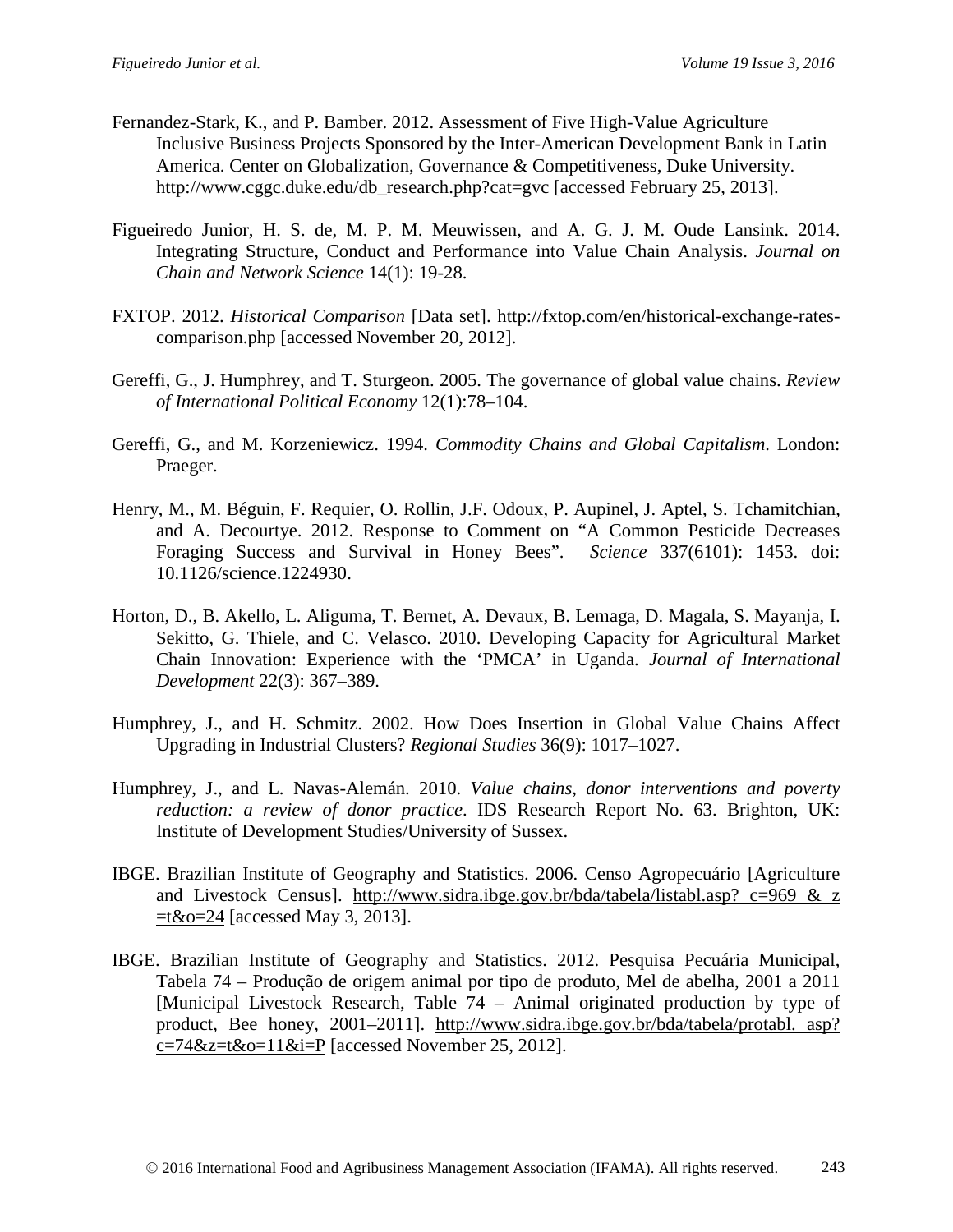- IBGE. Brazilian Institute of Geography and Statistics. 2013. *Cidades@* [Cities@] http://www. ibge.gov.br/cidadesat/topwindow.htm?1 [accessed January 30, 2013].
- INMET. Brazilian National Institute of Meteorology. 1992. Normais Climatológicas do Brasil 1961-1990 [Brazilian Climate Normals 1961–1990]. [www.lce.esalq.usp.br/ angelocci/](http://www.lce.esalq.usp.br/%20angelocci/%20NORMAIS.xls)  [NORMAIS.xls](http://www.lce.esalq.usp.br/%20angelocci/%20NORMAIS.xls) [accessed January 25, 2013].
- IPECE. Ceará State Institute for Research and Economic Strategy. 2012. Perfil Básico Municipal 2012 [Basic Municipal Profile 2012]. [http://www.ipece.ce.gov.br/publicacoes/perfil](http://www.ipece.ce.gov.br/publicacoes/perfil%20basico/perfil-basico-municipal-2012)  [basico/perfil-basico-municipal-2012](http://www.ipece.ce.gov.br/publicacoes/perfil%20basico/perfil-basico-municipal-2012) [accessed January 25, 2013].
- Kidoido, M., and K. Child. 2014. *Evaluating value chain interventions: A review of recent evidence.* ILRI Discussion Paper 26. Nairobi, Kenya: International Livestock Research Institute.
- Lambert, D. M., and M .C. Cooper. 2000. Issues in supply chain management. *Industrial Marketing Management* 29(1): 65-83.
- Lee, C. 2007. SCP, NEIO and Beyond. Working Paper Series 2007, 05. Nottingham: Nottingham University Business School.
- MDIC. Brazilian Ministry of Development, Industry and Foreign Trade. 2013. AliceWeb System of Analysis of Foreign Trade Information. <http://aliceweb2.mdic.gov.br/> [accessed January 15, 2013].
- Parrilli, M. D., K. Nadvi, and H. W. Yeung. 2013. Local and Regional Development in Global Value Chains, Production Networks and Innovation Networks: A Comparative Review and the Challenges for Future Research. *European Planning Studies* 21(7): 967-998.
- Porter, M. E. 1980. *Competitive Strategy*. New York, NY: The Free Press.
- Porter, M. E. 1990. The Competitive Advantage of Nations. *Harvard Business Review* March-April: 73–91.
- Reji, E. M. 2013. Value Chains and Small Enterprise Development: Theory and Praxis. *American Journal of Industrial and Business Management* 3(1): 28-35.
- Scherer, F. M., and D. Ross. 1990. *Industrial Market Structure and Economic Performance* (3rd ed.). Boston, MA: Houghton Mifflin.
- Souza, D. C. (org.) 2006. *Apicultura: Manual do Agente de Desenvolvimento Rural [Beekeeping: Manual of the Rural Development Agent]* (2nd ed.). Brasília: SEBRAE.

Stuckey, J. 2008. Enduring Ideas: The SCP Framework. *McKinsey Quarterly* July.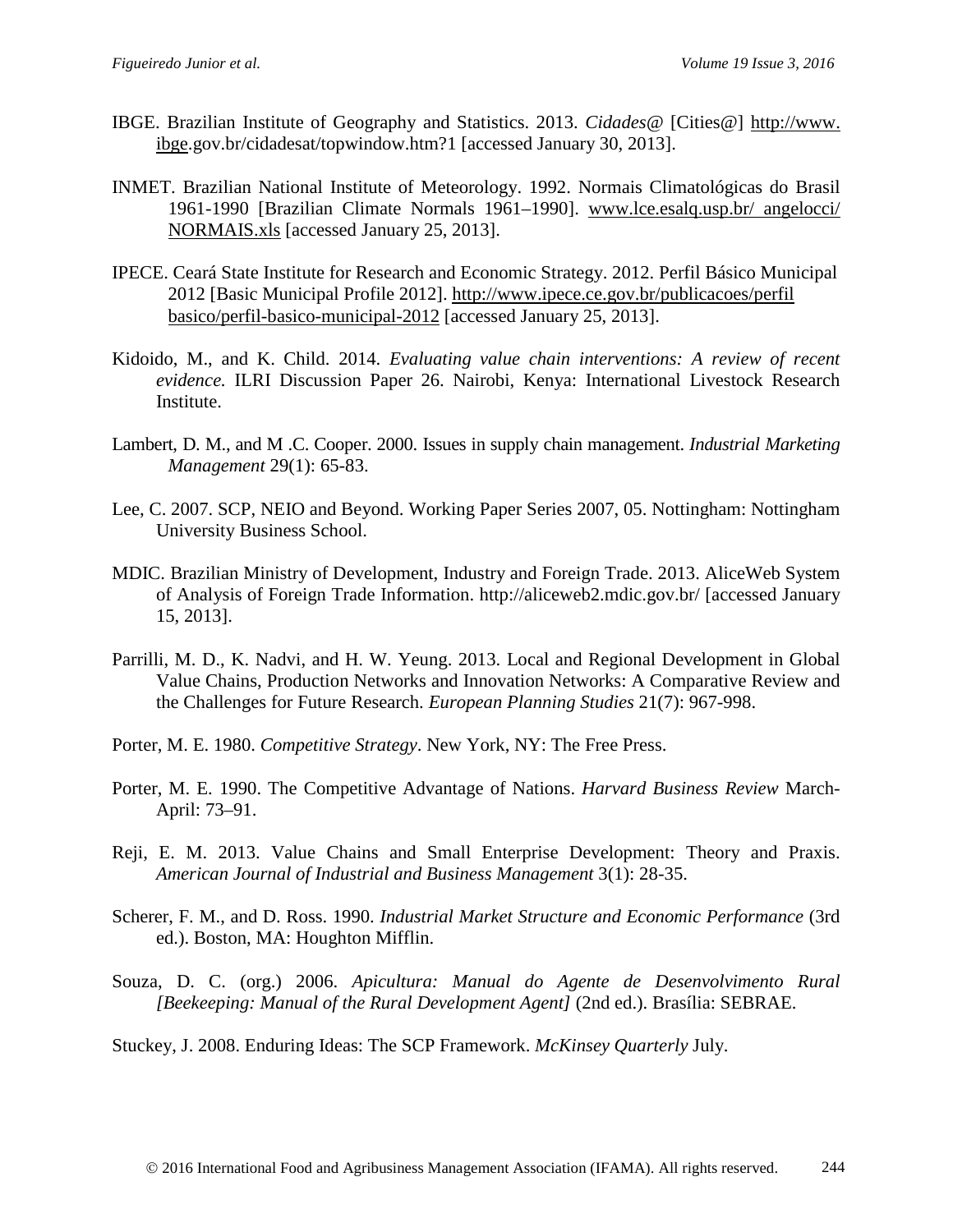- [Tapparo, A.](http://www.ncbi.nlm.nih.gov/pubmed?term=Tapparo%20A%5BAuthor%5D&cauthor=true&cauthor_uid=22292570), D. Marton, C. Giorio, A. [Zanella, L.](http://www.ncbi.nlm.nih.gov/pubmed?term=Zanella%20A%5BAuthor%5D&cauthor=true&cauthor_uid=22292570) [Soldà, M.](http://www.ncbi.nlm.nih.gov/pubmed?term=Sold%C3%A0%20L%5BAuthor%5D&cauthor=true&cauthor_uid=22292570) [Marzaro, L.](http://www.ncbi.nlm.nih.gov/pubmed?term=Marzaro%20M%5BAuthor%5D&cauthor=true&cauthor_uid=22292570) [Vivan,](http://www.ncbi.nlm.nih.gov/pubmed?term=Vivan%20L%5BAuthor%5D&cauthor=true&cauthor_uid=22292570) and V. [Girolami.](http://www.ncbi.nlm.nih.gov/pubmed?term=Girolami%20V%5BAuthor%5D&cauthor=true&cauthor_uid=22292570) 2012. Assessment of the environmental exposure of honeybees to particulate matter containing neonicotinoid insecticides coming from corn coated seeds. *[Environmental Science & Technology](http://www.ncbi.nlm.nih.gov/pubmed/22292570)* 46(5): 2592–2599.
- Ton, G. 2012. The mixing of methods: A three-step process for improving rigour in impact evaluations. *Evaluation* 18(1): 5-25.
- Trienekens, J. H. 2011. Agricultural value chains in developing countries: a framework for analysis. *International Food and Agribusiness Management Review* 14(2):51–82.
- USAID. 2012. The World Market for Honey. Market Survey # 1. CIAFS [Capacity to Improve Agriculture and Food Security]. Washington, DC.
- USITC. United States International Trade Commission. 2010. *Harmonized Tariff Schedule of the United States 2011.* USITC Publication 4201. U.S. Government Printing Office: Washington, DC. [accessed May 27, 2013].
- Yin, R. K. 2009. *Case Study Research. Design and Methods* (4th ed.). Thousand Oaks, CA: Sage Publications.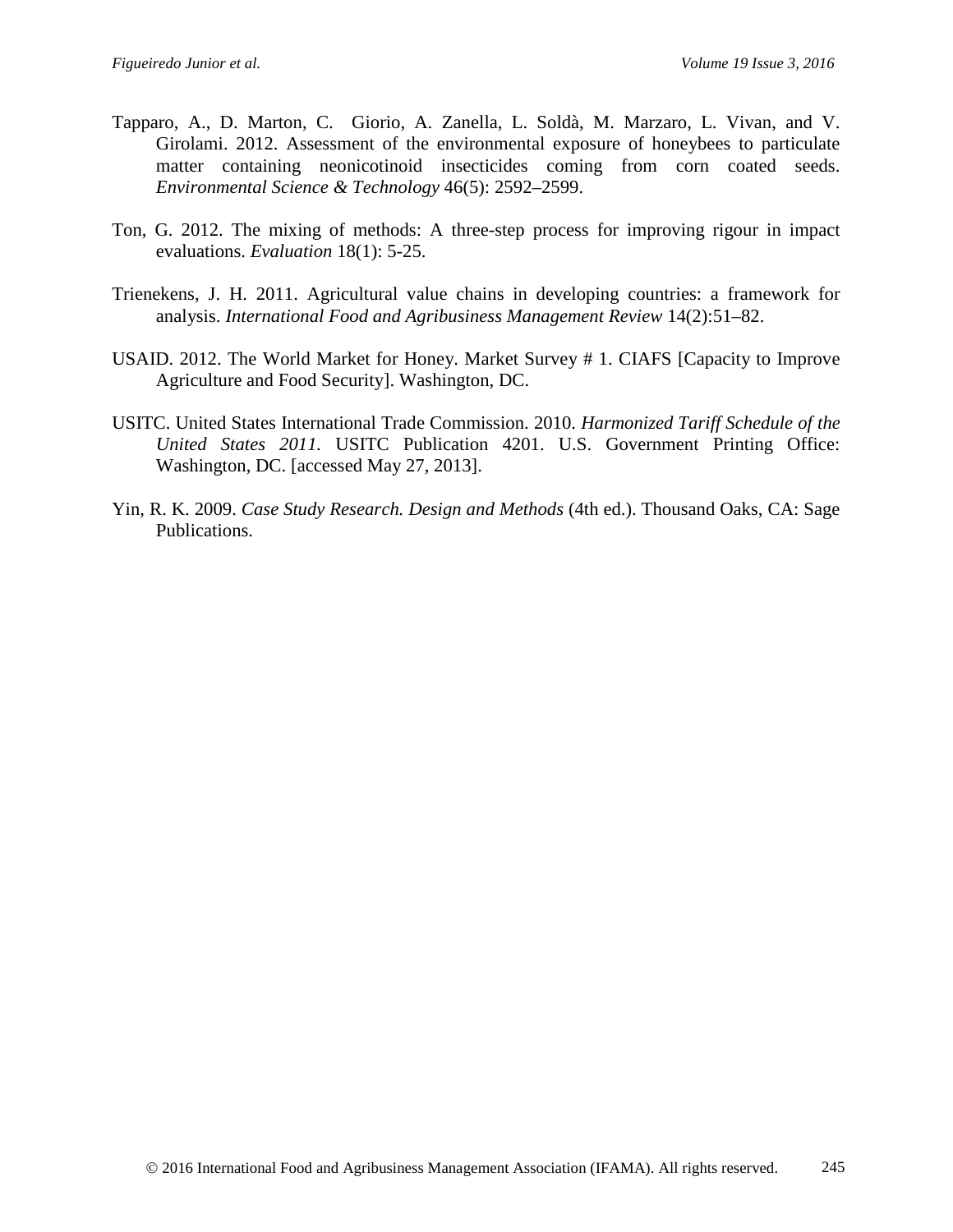# **Appendix**

### **Table A1.** Number of interviewees per value chain stream and type of stakeholder

|                                                       | <b>Value Chain Stream</b>   |                             |                |                |  |  |  |
|-------------------------------------------------------|-----------------------------|-----------------------------|----------------|----------------|--|--|--|
| <b>Type of stakeholder</b>                            | Limoeiro do<br><b>Norte</b> | Santana do<br>Cariri        | <b>Picos</b>   | <b>Total</b>   |  |  |  |
| Beekeeper <sup>®</sup>                                | 3                           | $\overline{4}$              |                | 8              |  |  |  |
| Intermediary                                          |                             |                             |                | $\overline{c}$ |  |  |  |
| Processor                                             | $\mathcal{D}_{\mathcal{L}}$ | $\mathcal{D}_{\mathcal{L}}$ | $\overline{4}$ | 8              |  |  |  |
| Service provider (technical/managerial<br>assistance) |                             | 9                           | 3              | 17             |  |  |  |
| Service provider (financing)                          | $\mathfrak{D}$              | $\mathfrak{D}$              | $\mathfrak{D}$ | 6              |  |  |  |
| Regulator (sanitary inspection)                       |                             |                             |                | $\mathfrak{D}$ |  |  |  |
| Trader                                                |                             |                             |                | $\overline{2}$ |  |  |  |
| Total                                                 | 14                          | 18                          | 13             | 45             |  |  |  |

**Source.** Field Interviews.

\* Selected beekeepers represented large groups of producers. Six out of the eight processors and the two intermediaries were also beekeepers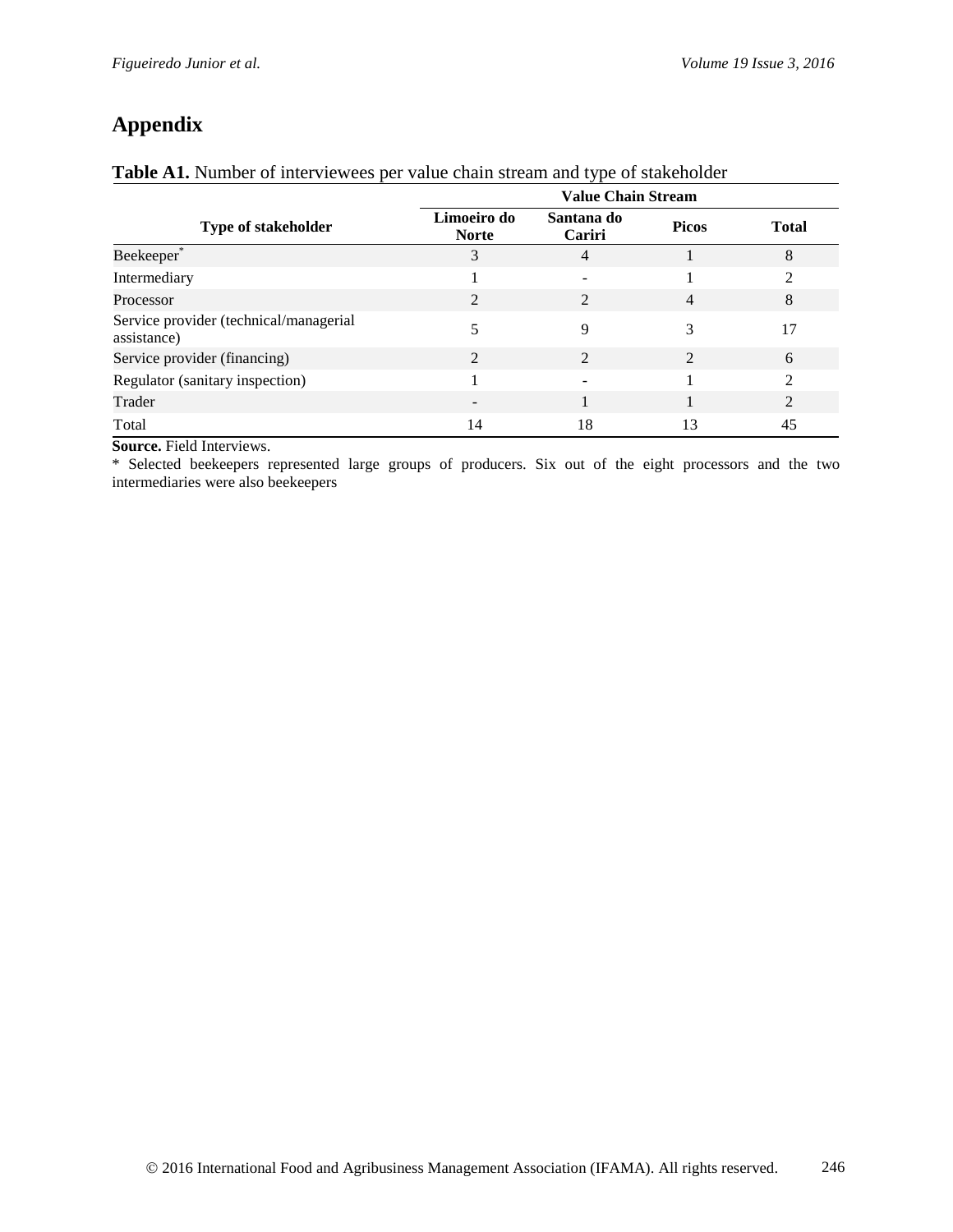| Component           | Category                       | <b>Indicator</b>                                                                  |  |  |  |  |
|---------------------|--------------------------------|-----------------------------------------------------------------------------------|--|--|--|--|
| <b>Structure</b>    | Demand behavior                | - World honey production growth                                                   |  |  |  |  |
|                     |                                | - National honey apparent consumption growth                                      |  |  |  |  |
|                     | Concentration of clients       | - World market share of top 4 honey import countries                              |  |  |  |  |
|                     |                                | - National market share of top 4 food retailers                                   |  |  |  |  |
|                     | Concentration of suppliers     | - Not applicable                                                                  |  |  |  |  |
|                     | Rivalry intensity              | - World market share of top 4 honey export countries                              |  |  |  |  |
|                     | Entry barriers (barriers       | - Capital and knowledge intensity                                                 |  |  |  |  |
|                     | created by competition)        |                                                                                   |  |  |  |  |
|                     | Substitute products            | - Existence of relevant substitute products                                       |  |  |  |  |
|                     | Local natural environment      | - Average temperature <sup>1</sup>                                                |  |  |  |  |
|                     |                                | - Normal rainfall <sup>1</sup>                                                    |  |  |  |  |
|                     |                                | - Main bee forage sources                                                         |  |  |  |  |
|                     | Institutional environment      | - Taxes and subsidies                                                             |  |  |  |  |
|                     |                                | - Business chamber/board/federation                                               |  |  |  |  |
|                     |                                | - Labor                                                                           |  |  |  |  |
|                     |                                | - Import tariffs                                                                  |  |  |  |  |
|                     |                                | - Quality requirements                                                            |  |  |  |  |
|                     |                                | - Exchange rates                                                                  |  |  |  |  |
|                     | Local Infrastructure           | - Access to utilities                                                             |  |  |  |  |
|                     |                                | - Road distance to export harbor                                                  |  |  |  |  |
| Conduct             | Product/market                 | - Honey direct exports as % of production                                         |  |  |  |  |
|                     |                                | - Direct exports to US as % of exports                                            |  |  |  |  |
|                     |                                | - Honey certified organics as % of production                                     |  |  |  |  |
|                     |                                | - Honey certified fair trade as % of production                                   |  |  |  |  |
|                     |                                | - Monofloral honey as % of production                                             |  |  |  |  |
|                     | Pricing                        | - Honey bulk export price and % ratio to market price                             |  |  |  |  |
|                     | Promotion                      | - Message/media                                                                   |  |  |  |  |
|                     | Distribution channels          | - Honey exported directly to packers as % of exports                              |  |  |  |  |
|                     |                                | - Transportation modes to main clients                                            |  |  |  |  |
|                     | Production technologies        | - Honey production and extraction                                                 |  |  |  |  |
|                     |                                | - Number of honey house/HACCP <sup>*</sup> units, level and per 100 beekeepers    |  |  |  |  |
|                     |                                | - Honey bulk processing and packaging                                             |  |  |  |  |
|                     | Product development            | - Internal vs. outsourced                                                         |  |  |  |  |
|                     | Sourcing                       | - Floral sources distribution as % of production                                  |  |  |  |  |
|                     | Vertical linkages              | - Production by vertically integrated processors as % of total production         |  |  |  |  |
|                     |                                | - Type of governance regarding clients outside stream                             |  |  |  |  |
|                     |                                | - Honey production sold to local processors as % of total production <sup>®</sup> |  |  |  |  |
|                     | Horizontal linkages            | - Resources sharing at production step                                            |  |  |  |  |
|                     |                                | - Resources sharing at other steps                                                |  |  |  |  |
|                     | Network Linkages               | - Participation in chamber/board/federation                                       |  |  |  |  |
|                     | Agglomeration                  | - Concentration of stream beekeepers per km <sup>2</sup>                          |  |  |  |  |
|                     | Quality of supporting services | - Technical assistance type                                                       |  |  |  |  |
|                     |                                | - Technical assistance practices                                                  |  |  |  |  |
|                     | Use of supporting services     | - Technical assistance coverage as % of beekeepers                                |  |  |  |  |
|                     |                                | - Managerial assistance coverage as % of beekeepers                               |  |  |  |  |
|                     |                                | - Credit coverage as % of beekeepers                                              |  |  |  |  |
| Performance Revenue |                                | - Honey production growth***,***                                                  |  |  |  |  |
|                     |                                | - Honey exports value growth <sup>*</sup>                                         |  |  |  |  |
|                     | Local value-added              | - Honey value-added in all stream steps per total production                      |  |  |  |  |
|                     | Local employment               | - Number of beekeepers growth****                                                 |  |  |  |  |

**Table A2.** Initial selection of structure, conduct and performance indicators

**Source.** (1) Adjare (1990); field interviews and authors' analysis.

\* Hazard Analysis and Critical Control Points accreditation. \*\* Indicators not mutually exclusive but left in final selection to reveal perspectives of vertical integration. \*\*\* Indicators not mutually exclusive but left in final selection to reveal components of revenue. \*\*\*\* Indicators not mutually exclusive but left in final selection to represent operations and development categories.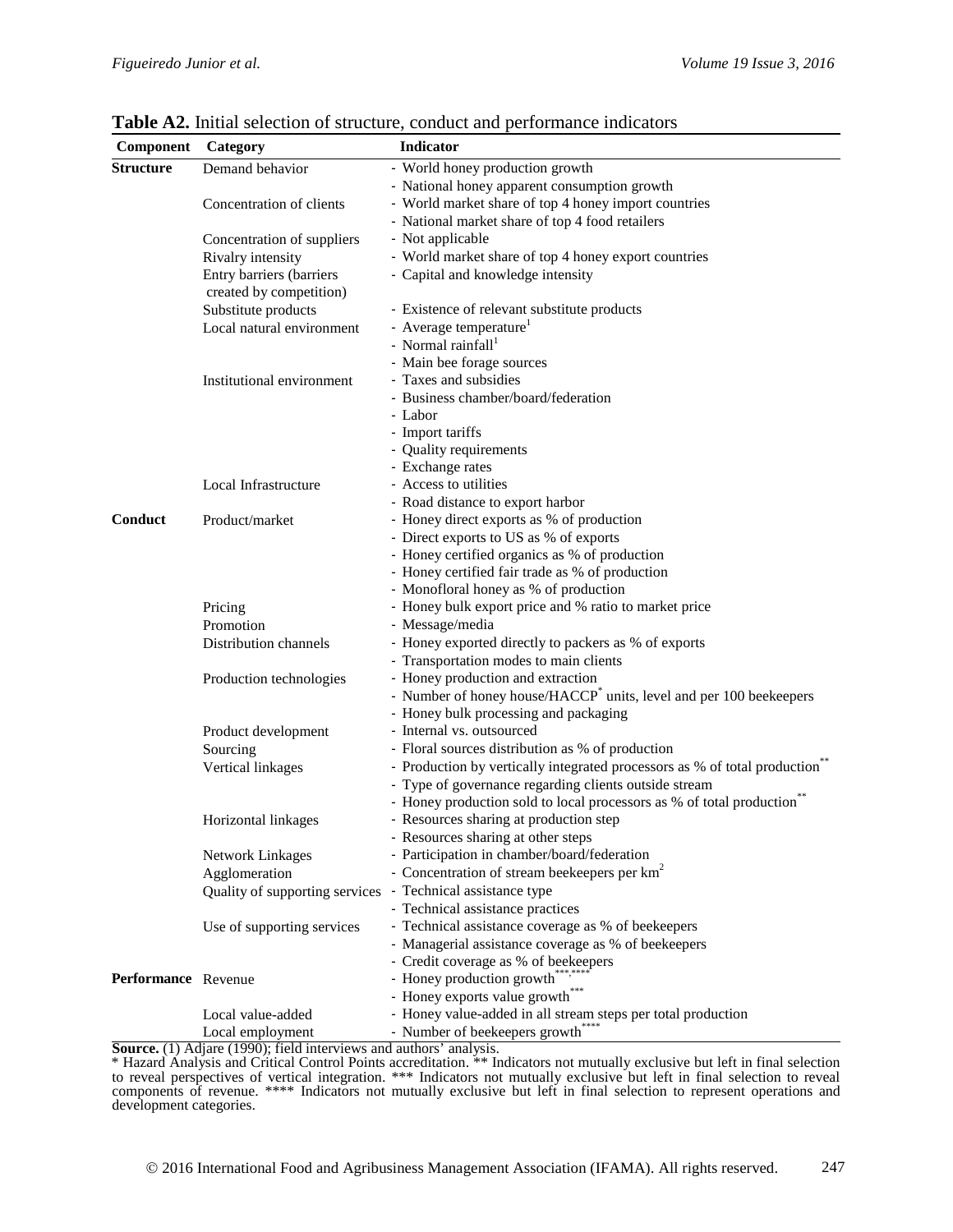|                                  |                                                                                                        | <b>Value Chain Stream</b>                                                                                                                        |                                                                                                     |                                                                                                            |  |  |
|----------------------------------|--------------------------------------------------------------------------------------------------------|--------------------------------------------------------------------------------------------------------------------------------------------------|-----------------------------------------------------------------------------------------------------|------------------------------------------------------------------------------------------------------------|--|--|
| Category                         | <b>Indicator</b>                                                                                       | Limoeiro do Norte Santana do Cariri                                                                                                              |                                                                                                     | <b>Picos</b>                                                                                               |  |  |
| Concentration of<br>clients      | National market share of top<br>4 food retailers (% of sales,<br>$2011)^1$                             |                                                                                                                                                  | 50%                                                                                                 |                                                                                                            |  |  |
| Rivalry intensity                | World market share of top 4<br>honey export countries<br>(% of volume, 2007 and<br>$2010$ <sup>1</sup> |                                                                                                                                                  | 49%, 44%                                                                                            |                                                                                                            |  |  |
| Substitute products <sup>2</sup> | Existence of relevant<br>substitute products                                                           |                                                                                                                                                  | Sugar, glucose syrup and other sweeteners                                                           |                                                                                                            |  |  |
| Institutional<br>environment     | Taxes $^{*,2}$                                                                                         | Tax incentives to attract processing units offered at state and<br>national levels                                                               |                                                                                                     |                                                                                                            |  |  |
|                                  | Import tariffs <sup>1</sup>                                                                            | Lower import tariffs to competitors from North America (by<br>US) and Africa (by US and EU)                                                      |                                                                                                     |                                                                                                            |  |  |
|                                  | Exchange rates <sup>1</sup>                                                                            | Appreciation of Brazilian Real while main competitors<br>Argentina, Turkey, Mexico and Vietnam depreciated their<br>currencies against US dollar |                                                                                                     |                                                                                                            |  |  |
| Local natural<br>environment     | Main bee forage sources <sup>2</sup>                                                                   | Borreria verticillata.<br>Merremia aegytia,<br>Croton sonderianus<br>Müll. Arg., Hyptis<br>suaveolens                                            | Serjania sp,<br>Croton<br>sonderianus Müll.<br>Arg., Borreria<br>verticillata, Hyptis<br>suaveolens | Croton<br>sonderianus Müll.<br>Arg., Piptadenia<br>moniliformis,<br>Merremia aegytia,<br>Hyptis suaveolens |  |  |
| Local Infrastructure             | Road distance to export<br>harbor Pecém/CE $(km)^{1}$                                                  | 253                                                                                                                                              | 538                                                                                                 | 560                                                                                                        |  |  |
|                                  | Access to utilities <sup>2</sup>                                                                       | areas of the apiaries and honey houses                                                                                                           | Partial coverage of cell phone, electricity and water in some                                       |                                                                                                            |  |  |

| Table A3. Additional structure indicator figures for the selected value chain streams |  |  |  |  |
|---------------------------------------------------------------------------------------|--|--|--|--|
|                                                                                       |  |  |  |  |

**Source.** (1) ABRAS (2012), European Commission (2013), FAO (2013), FXTOP (2012), IPECE (2012), USITC (2010); (2) field interviews.

\* Indicator 'taxes and subsidies' divided to account for realized stream differences